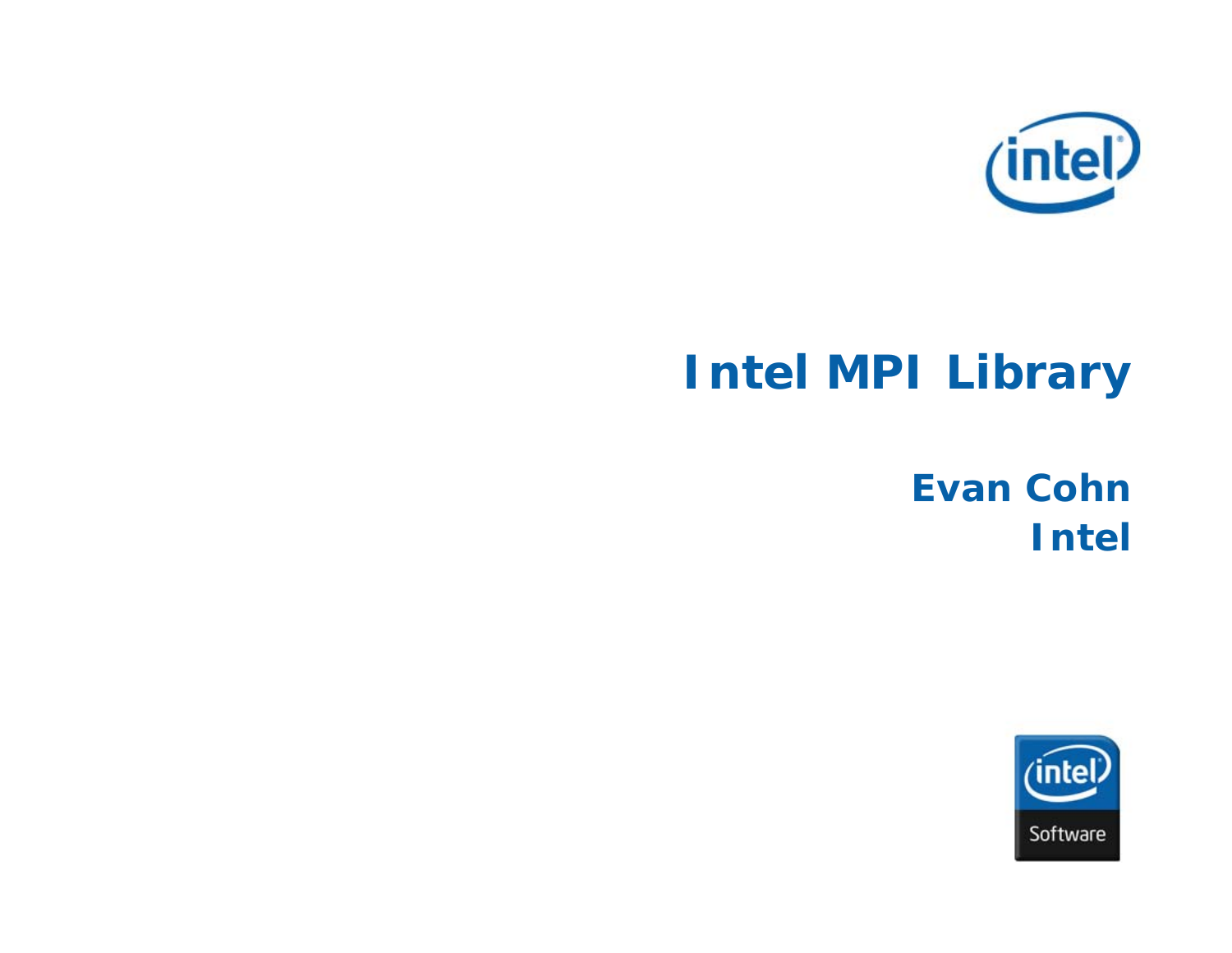## **Agenda**

#### Intel MPI Library overview

- Features
- Value Proposition
- Architecture
- •Devices and Fabrics
- Cluster Tools Support

#### **Lab Session**



Copyright © 2010, Intel Corporation. All rights reserved. Intel and the Intel logo are trademarks or registered trademarks of Intel Corporation or its subsidiaries in the United States or other countries. \* Other brands and names are the property of their respective owners.

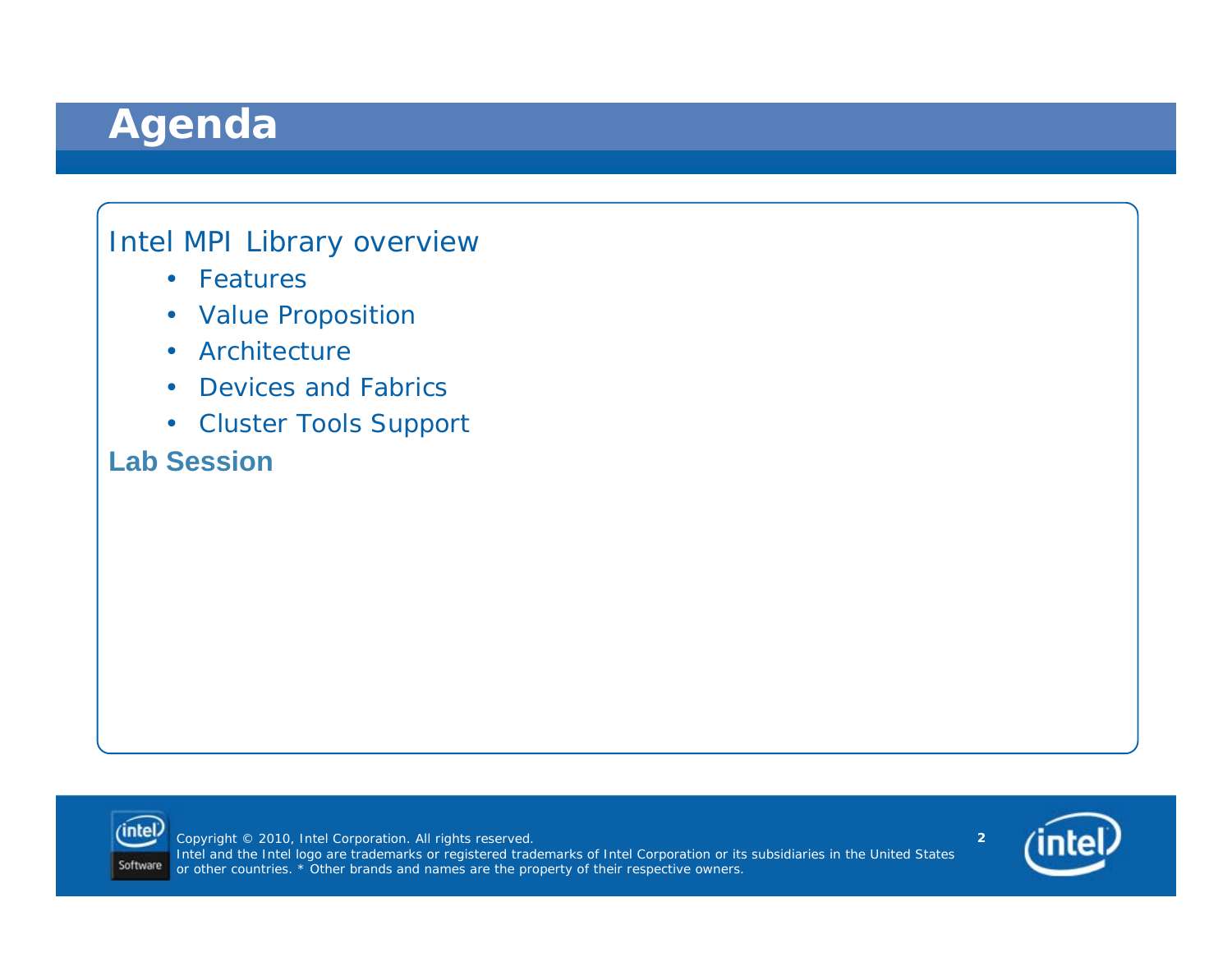#### **Features**

#### MPI-2 specification conformance

- Standardized job startup mechanism (mpiexec)
- Process spawning/attachment (tcp device only)
- One-sided communication
- Extended collective operations
- File I/O

Multiple communication fabrics selectable at runtime Additional thread-safe libraries at level MPI\_THREAD\_MULTIPLE Dynamic or static linking, plus debugging and tracing libraries



Copyright © 2010, Intel Corporation. All rights reserved. Intel and the Intel logo are trademarks or registered trademarks of Intel Corporation or its subsidiaries in the United States or other countries. \* Other brands and names are the property of their respective owners.

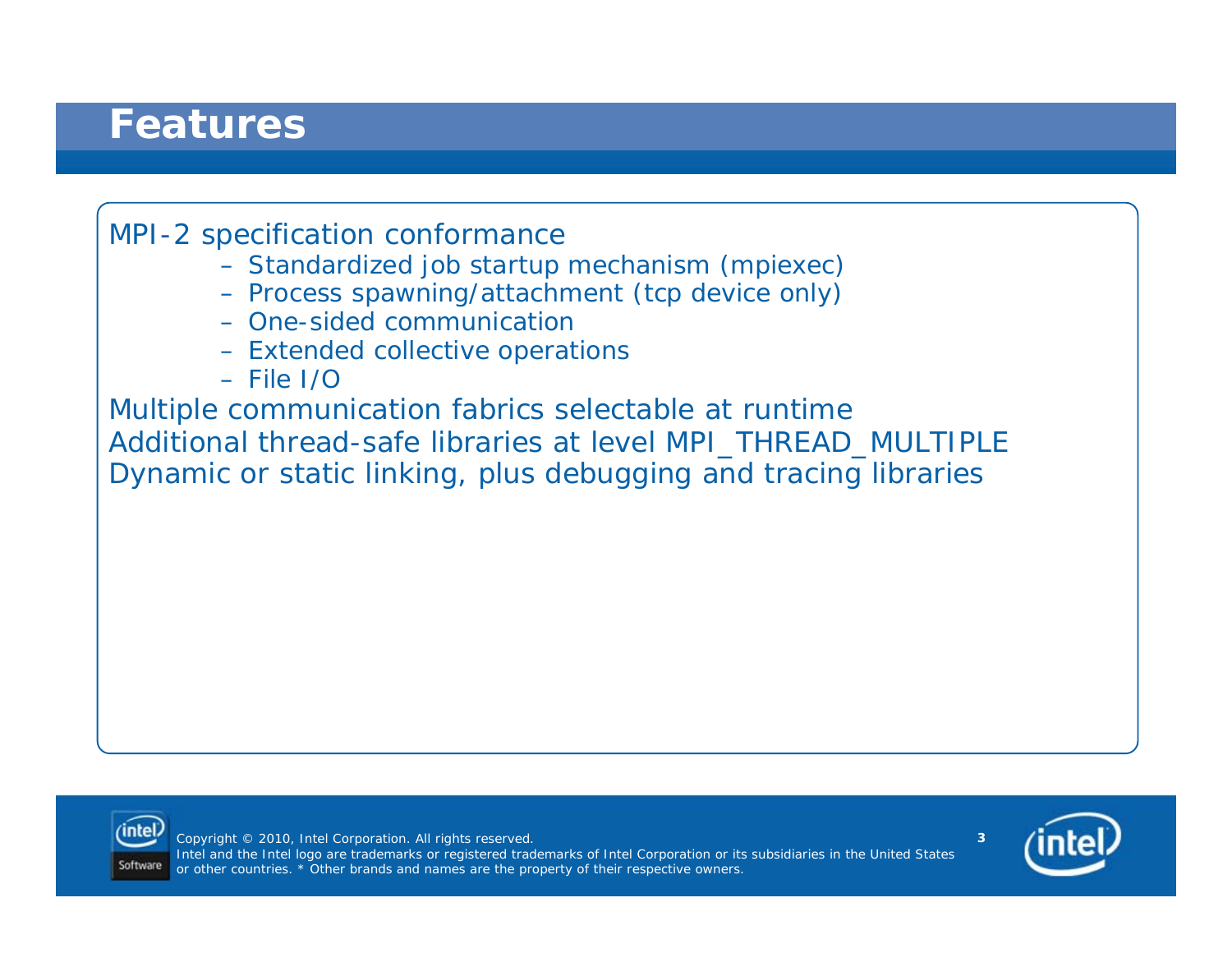#### **Features**

IA-32 and Intel® 64 platforms Intel® compilers 10.1 or later, and GNU\* compilers 3.3 or later Red Hat Enterprise Linux\* 4 and 5, SuSE SLES10 and 11C, C++, Fortran-77, and Fortran-90 language bindings Dynamic or static linking, plus debugging and tracing libraries Affordable SDK package Freely downloadable and royalty-free RTO package



Copyright © 2010, Intel Corporation. All rights reserved. Intel and the Intel logo are trademarks or registered trademarks of Intel Corporation or its subsidiaries in the United States or other countries. \* Other brands and names are the property of their respective owners.

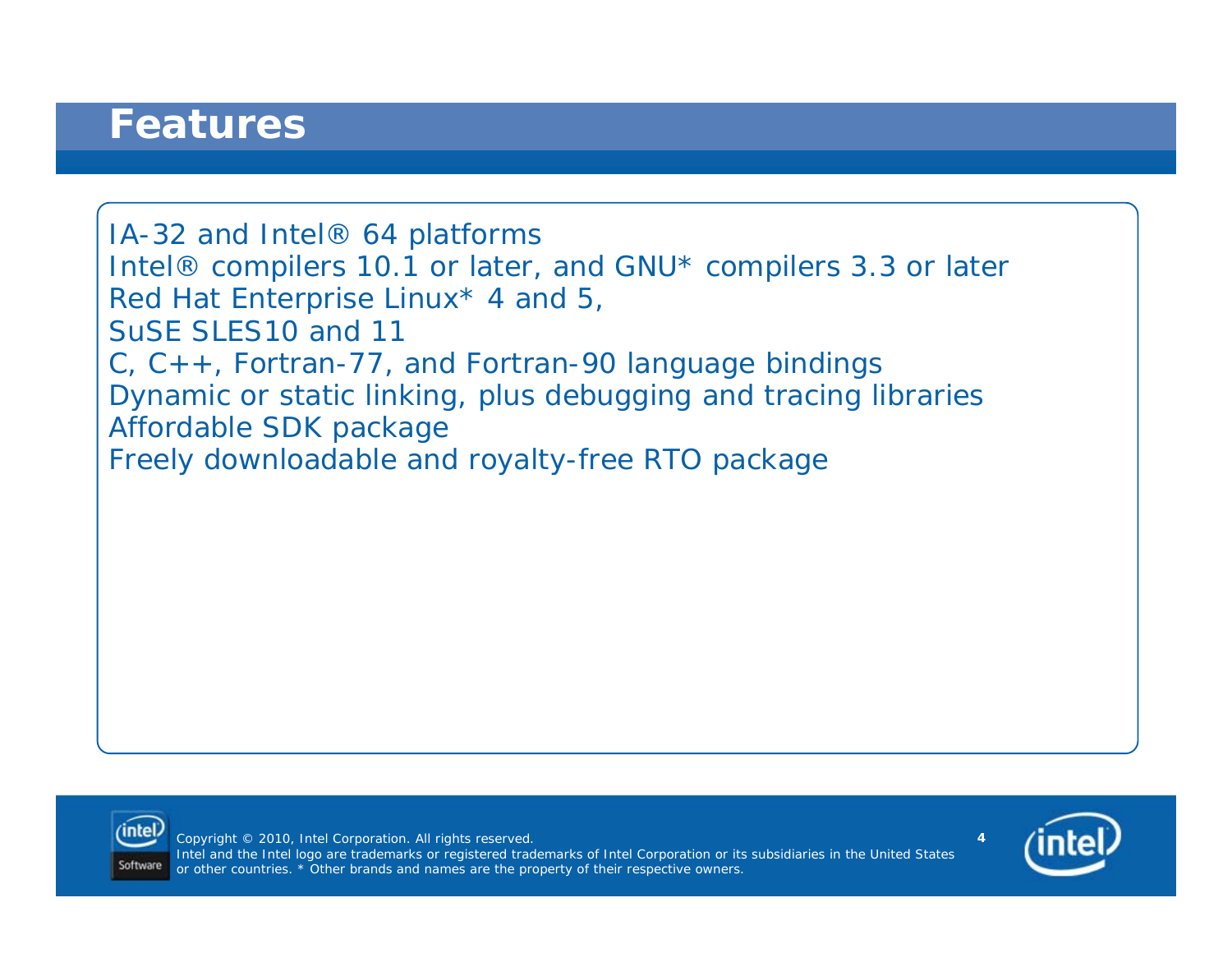No heterogeneous clusters No channel bonding No checkpoint/restart Experimental fault tolerance



Copyright © 2010, Intel Corporation. All rights reserved. Intel and the Intel logo are trademarks or registered trademarks of Intel Corporation or its subsidiaries in the United States or other countries. \* Other brands and names are the property of their respective owners.

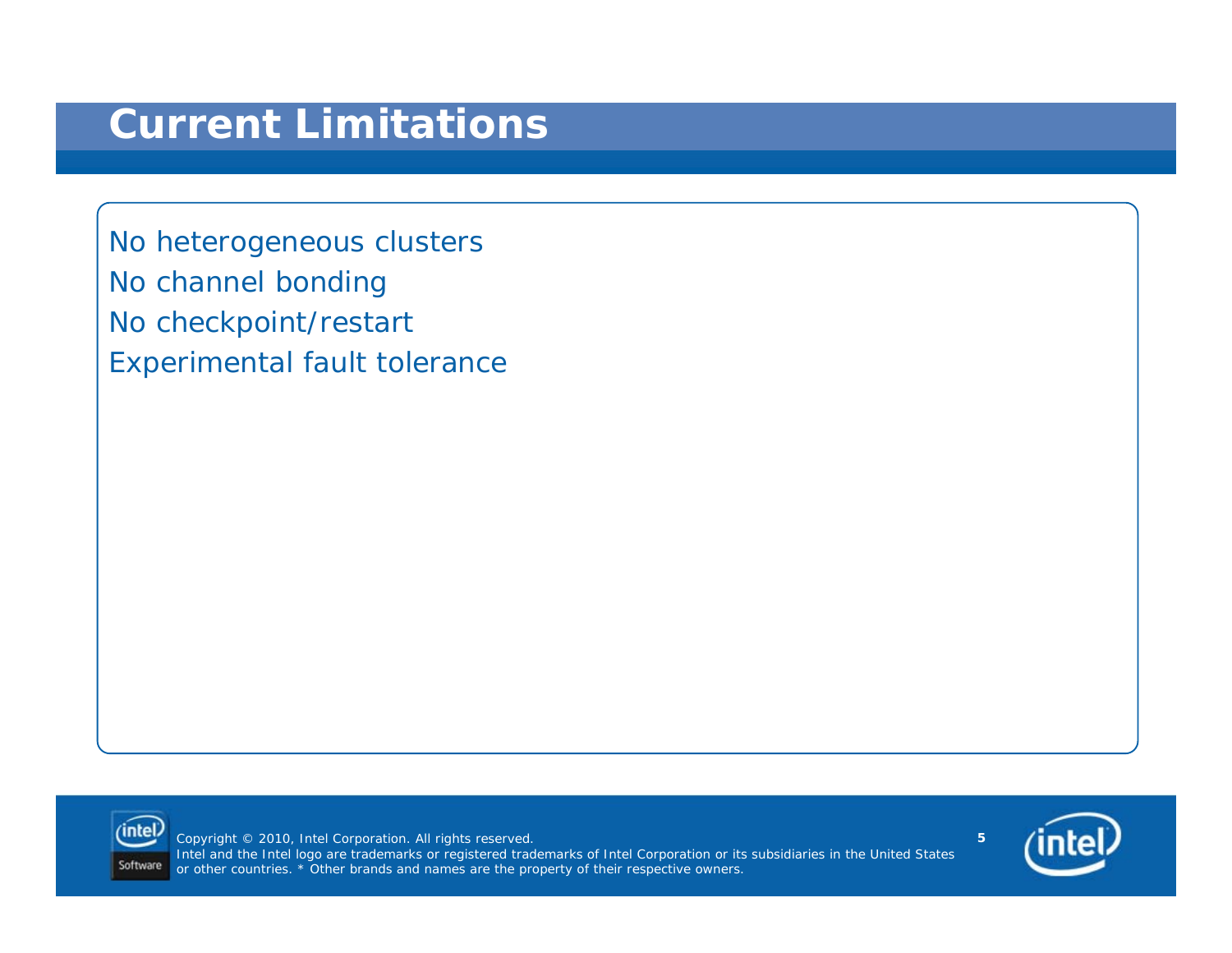### **Value Proposition**





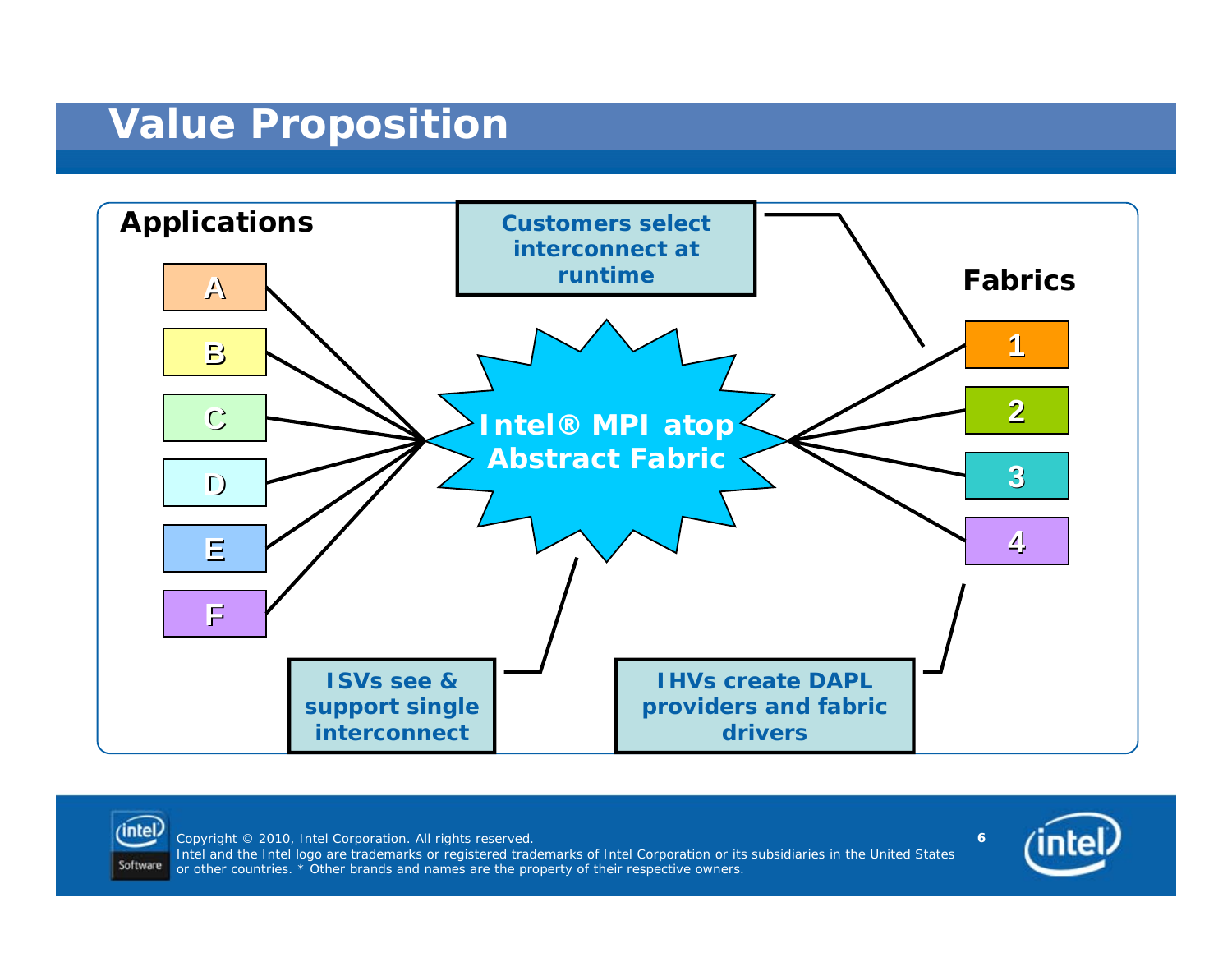### **MPI Devices**

#### Selectable at runtime

- shm (shared memory only)
- tcp (sockets only)
- shm:tcp (shared memory + sockets)
- dapl (DAPL only)
- shm:dapl (shared memory + DAPL, use I\_MPI\_DAPL\_UD=on for connectionless mode)
- shm:tmi (shared memory + tag matching capability of Qlogic and Myricom hardware)
- shm:ofa (shared memory + OFED\* verbs, supports multi-rail)

Fault tolerance at startup:

- tcp device used as fallback at initialization step
- Disable fallback for best application performance



Copyright © 2010, Intel Corporation. All rights reserved. Intel and the Intel logo are trademarks or registered trademarks of Intel Corporation or its subsidiaries in the United States or other countries. \* Other brands and names are the property of their respective owners.

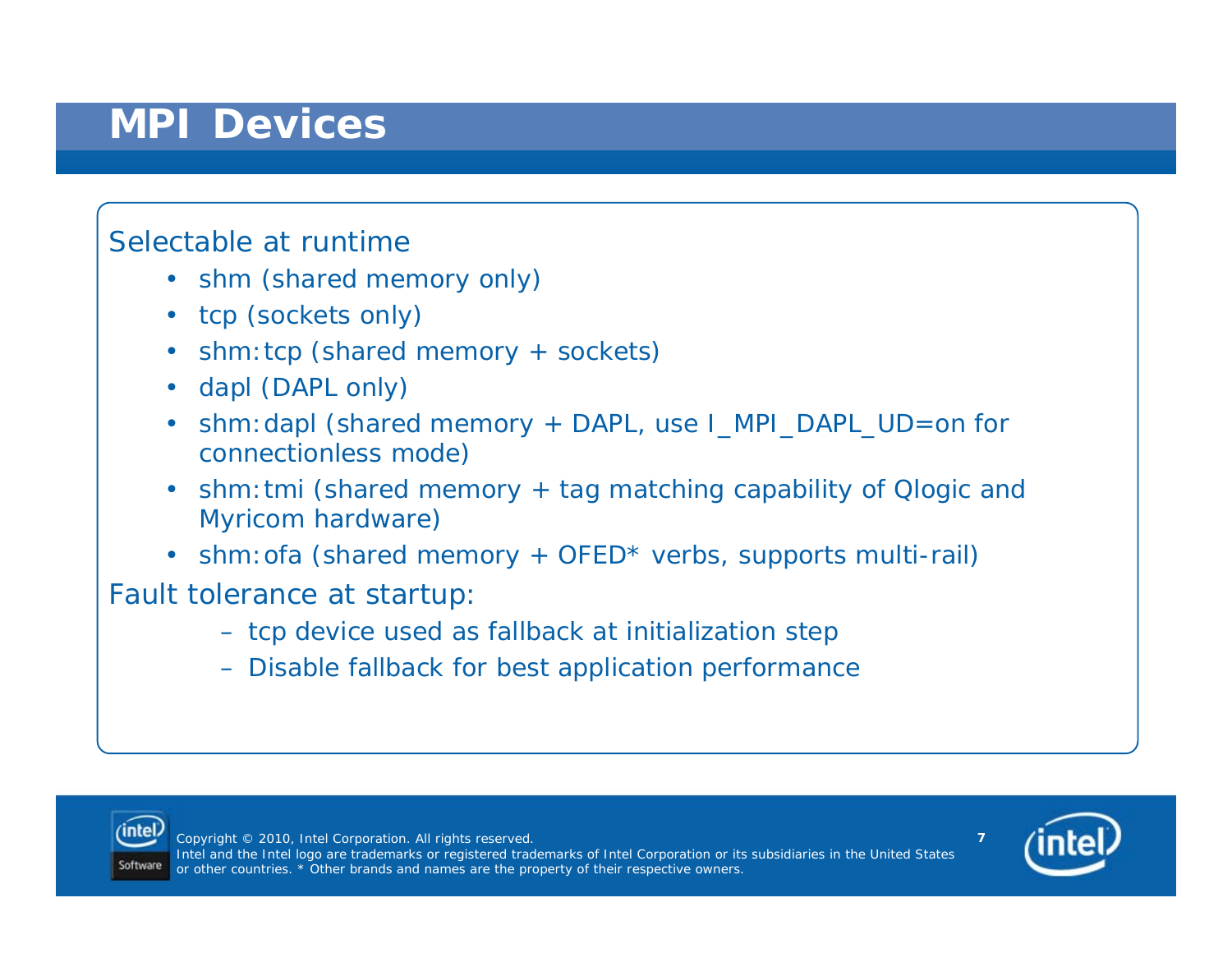## **Intel MPI Library 4.0**

#### Streamlined product setup

- $\bullet$ Installation under root or ordinary user ID
- •mpivars.(c)sh scripts for easy path setting

Simplified process management

- •mpiexec -perhost and -nolocal options
- •mpirun script that automates MPD startup and cleanup
- System-, user-, and session-specific configuration files



Copyright © 2010, Intel Corporation. All rights reserved. Intel and the Intel logo are trademarks or registered trademarks of Intel Corporation or its subsidiaries in the United States or other countries. \* Other brands and names are the property of their respective owners.

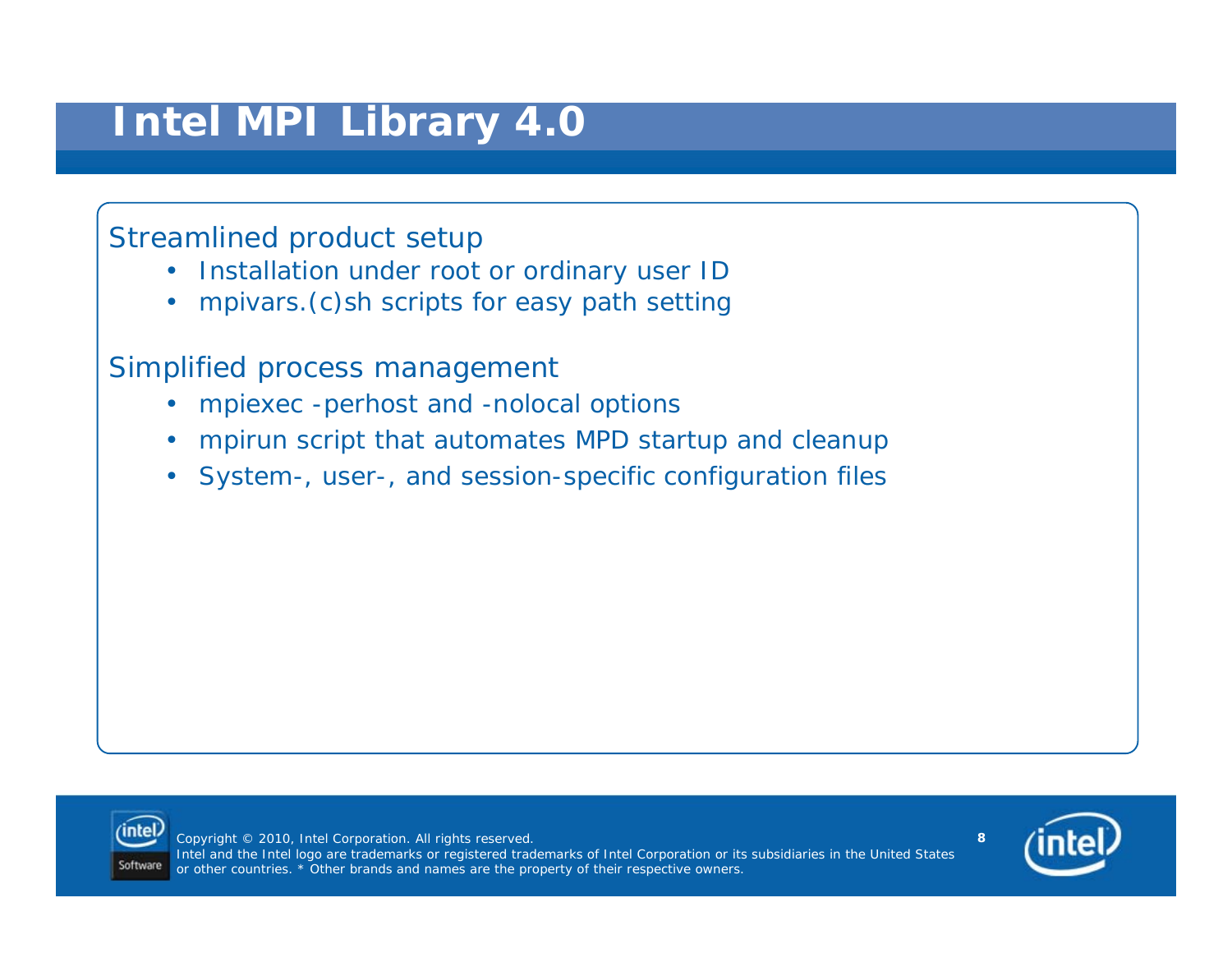## **Intel MPI Library 4.0 (***contd***.)**

#### Environment variables for runtime control over

- Process pinning
- Optimized collective operations
- $\bullet$ Device-specific protocol thresholds
- •Collective algorithm thresholds
- •Enhanced memory registration cache
- •Many others …



Copyright © 2010, Intel Corporation. All rights reserved. Intel and the Intel logo are trademarks or registered trademarks of Intel Corporation or its subsidiaries in the United States or other countries. \* Other brands and names are the property of their respective owners.

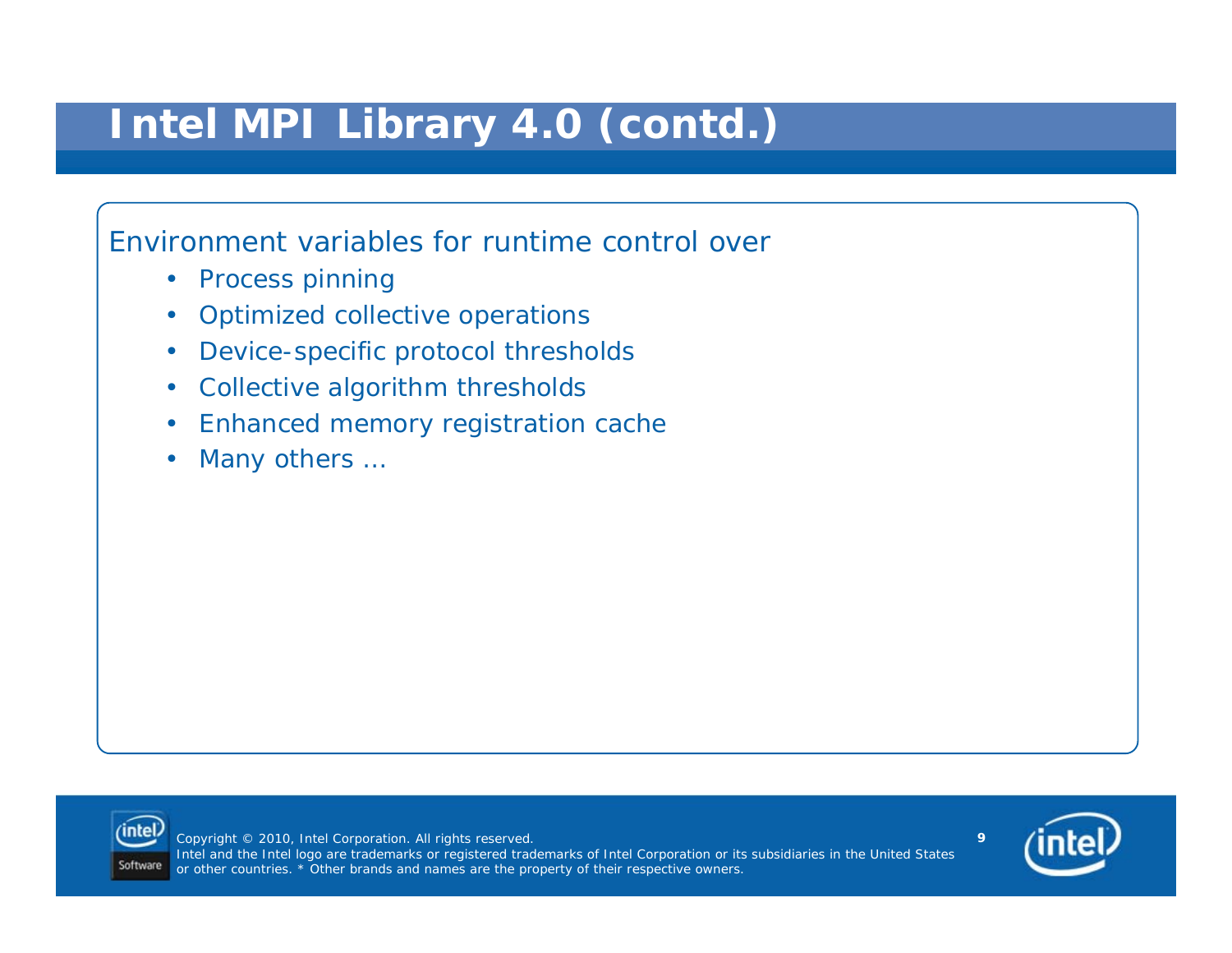## **Intel MPI Library 4.0 (***contd***.)**

#### Increased interoperability

- Support for DAPL\* v1.2 and DAPL\* v2.0 compliant providers
- •Message queue browsing with TotalView\* and DDT\* debuggers
- $\bullet$ Internal MPI library state tracing with Intel® Trace Collector



Copyright © 2010, Intel Corporation. All rights reserved. Intel and the Intel logo are trademarks or registered trademarks of Intel Corporation or its subsidiaries in the United States or other countries. \* Other brands and names are the property of their respective owners.

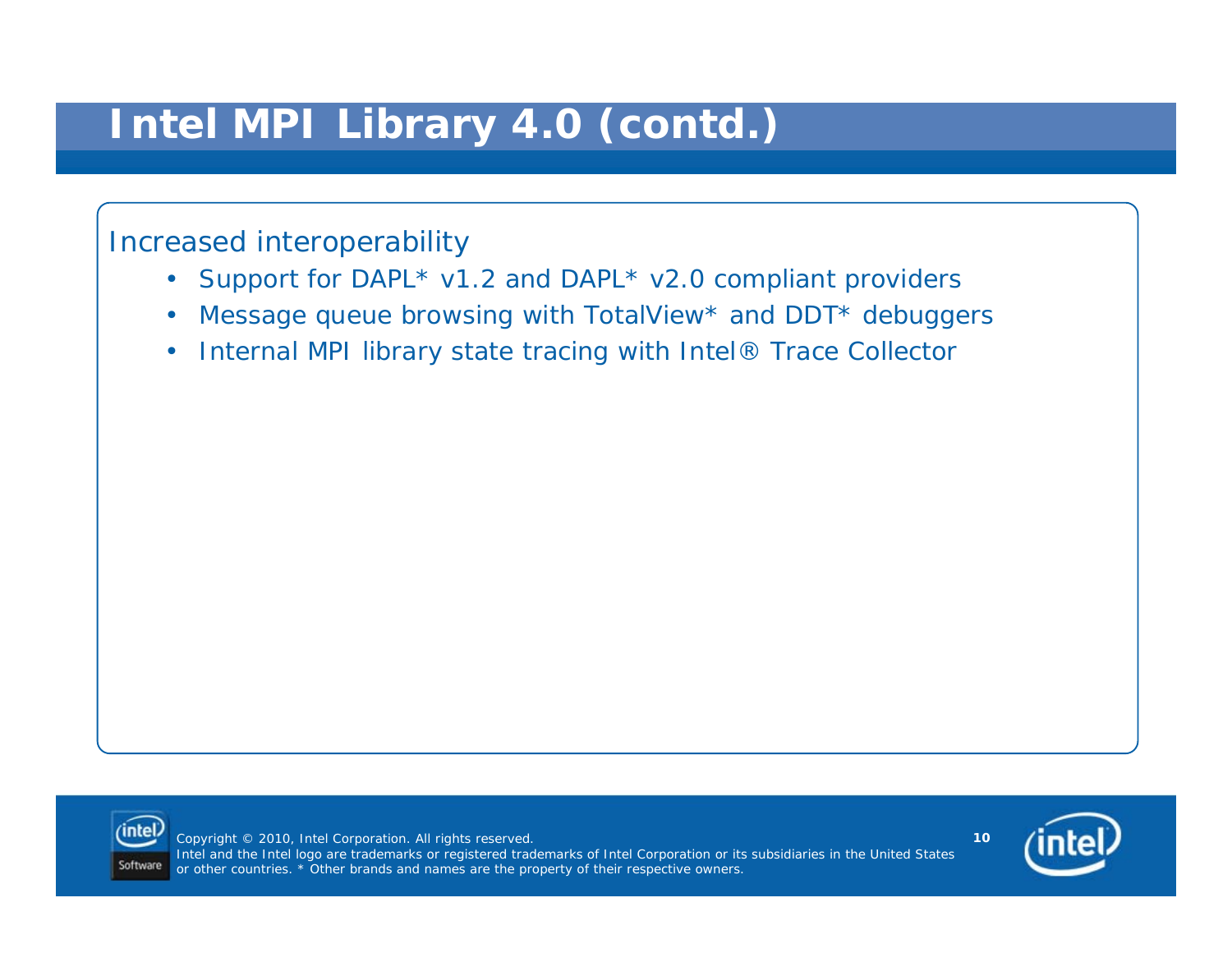## **Intel MPI Library 4.0 (***contd***.)**

#### Enhanced support for operating systems and compilers

- RedHat EL4, EL5
- SLES10, SLES11
- Fedora\* 10, 11
- CAOS 1
- CentOS 5.3
- Microsoft Windows\* XP , XP Professional x64, and Vista
- Microsoft Windows\* CCS 2003 and Server 2003
- Microsoft Windows\* HPC Server 2008 and Server 2008

Getting Started and Reference Manual documents [www.intel.com/go/mpi](http://www.intel.com/go/mpi)



Copyright © 2010, Intel Corporation. All rights reserved. Intel and the Intel logo are trademarks or registered trademarks of Intel Corporation or its subsidiaries in the United States or other countries. \* Other brands and names are the property of their respective owners.

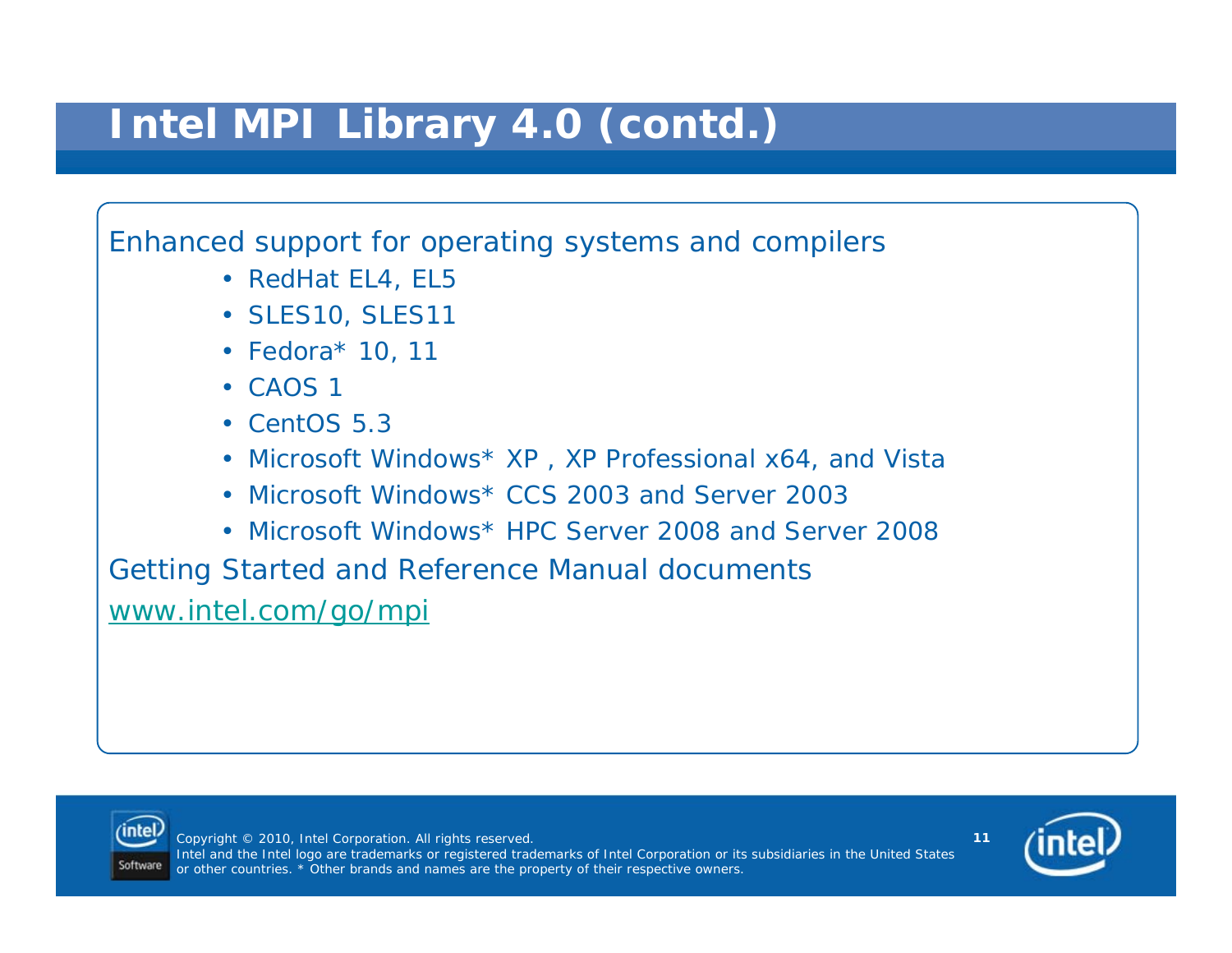## **Supporting Cluster Tools**

#### Intel® Cluster Toolkit Compiler Edition 4.0

- Intel MPI Library 4.0
- Intel Math Kernel Library 10.2
- Intel Trace Analyzer and Collector 8.0
- Intel MPI Benchmarks 3.2.1

#### Integration with the job schedulers

- Altair\* PBS Pro\* 9.2 and higher
- LSF<sup>\*</sup> 6.1 and higher
- Torque\* 1.2.0 and higher
- Parallelnavi\* NQS\* for Linux\* OS V2.0L10 and higher
- Parallelnavi for Linux\* OS Advanced Edition V1.0L10A and higher
- NetBatch\* v6.x and higher
- SLURM\* 1.2.21 and higher
- Sun\* Grid Engine\* 6.1 and higher



Copyright © 2010, Intel Corporation. All rights reserved. Intel and the Intel logo are trademarks or registered trademarks of Intel Corporation or its subsidiaries in the United States or other countries. \* Other brands and names are the property of their respective owners.

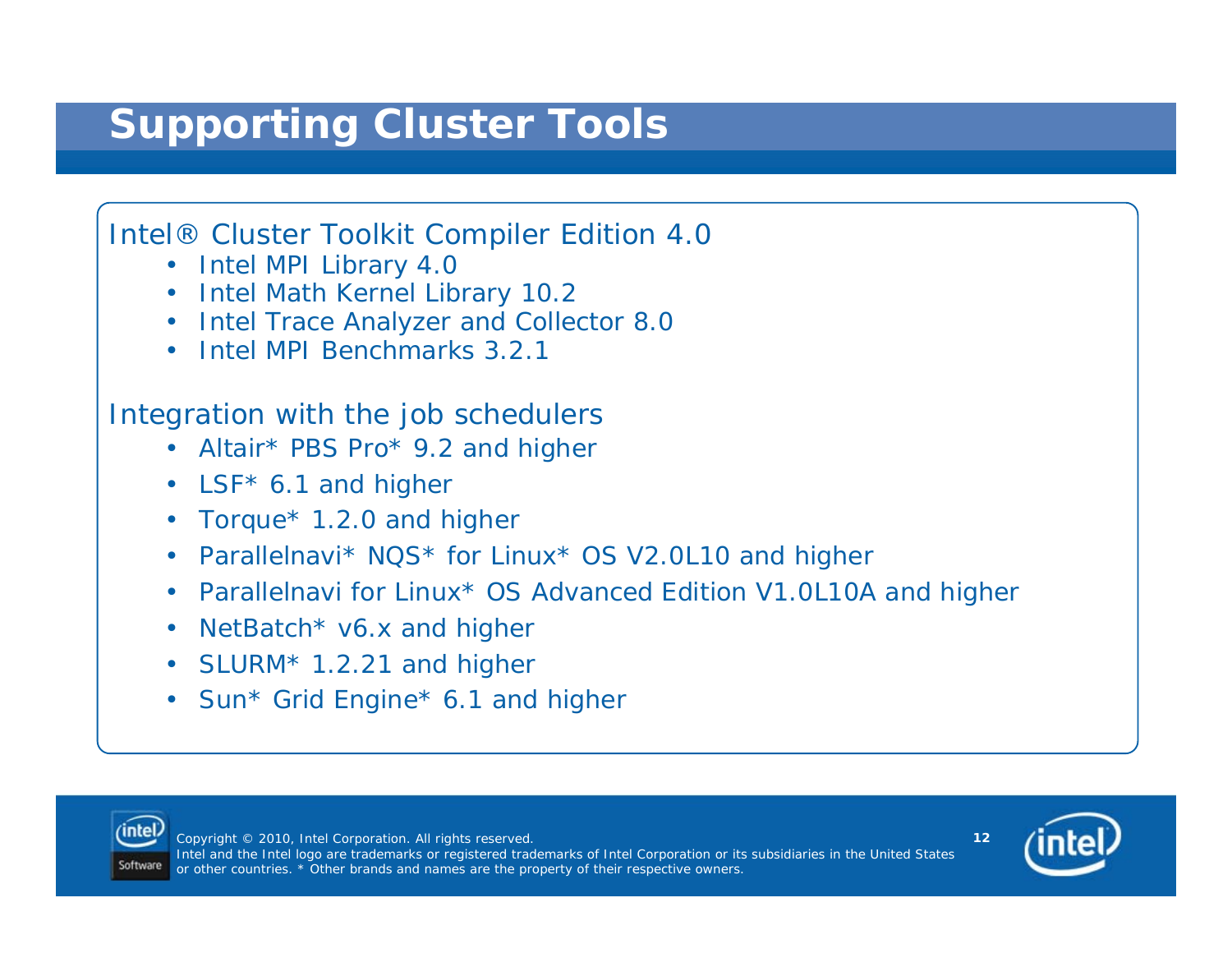### **Agenda**

#### **Intel MPI Library Overview**

Lab session

- Download and Installation
- Environment and Commands
- •Multiple Purpose Daemons
- Compiling and Running Simple Programs
- Process Placement and Device Selection
- Performance Measurements
- Interaction with other tools



Copyright © 2010, Intel Corporation. All rights reserved. Intel and the Intel logo are trademarks or registered trademarks of Intel Corporation or its subsidiaries in the United States or other countries. \* Other brands and names are the property of their respective owners.

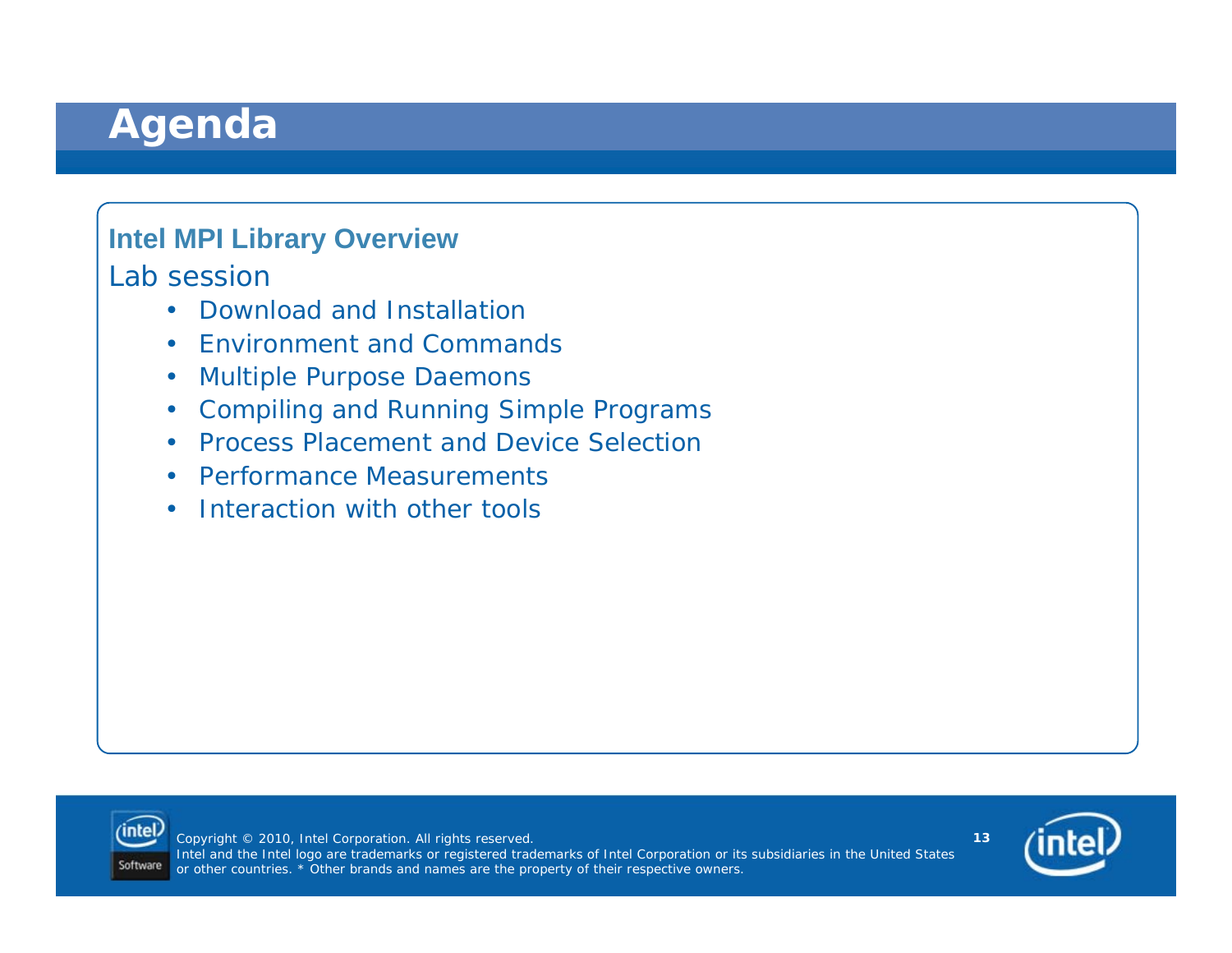



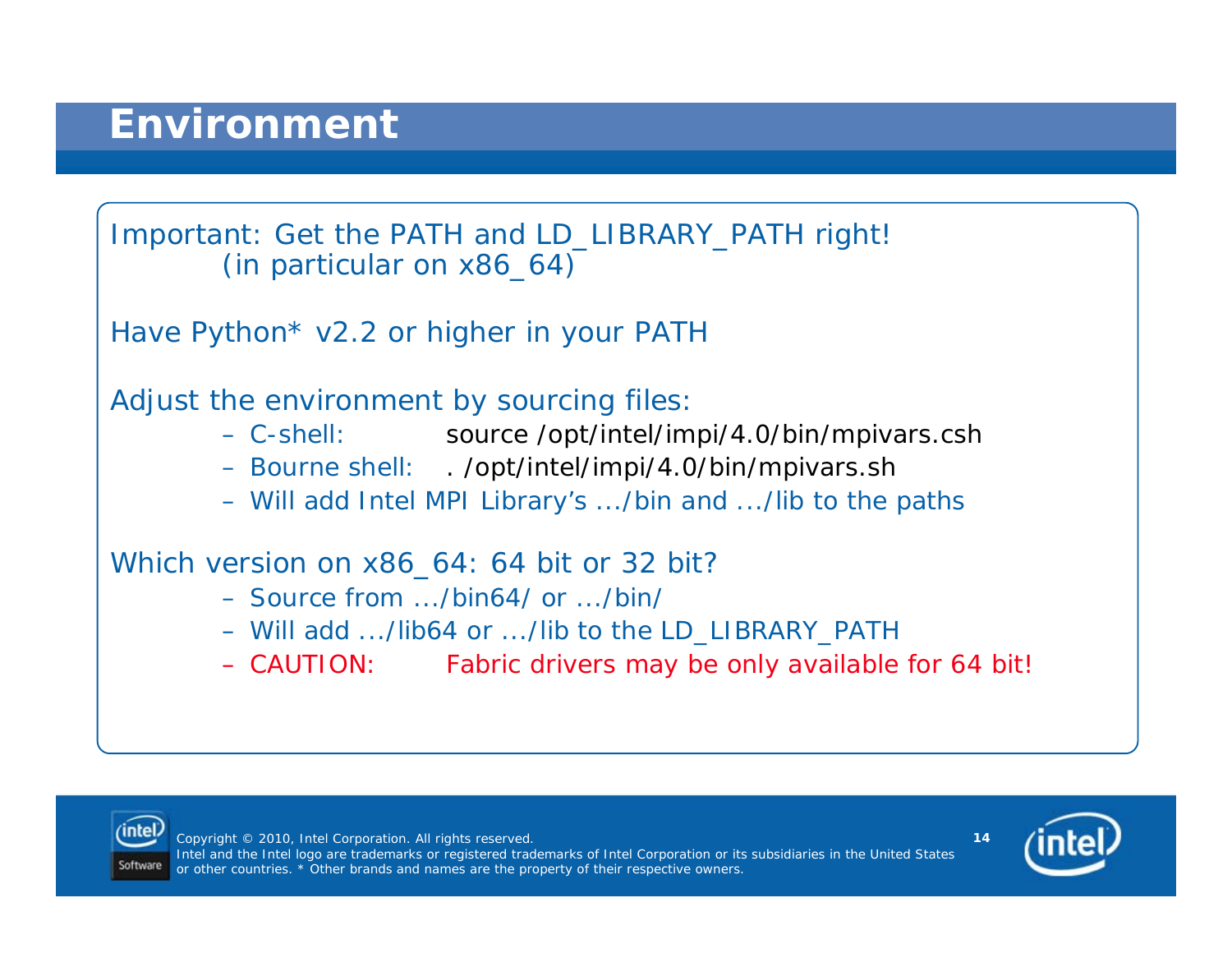## **Compile and Link Commands**

#### Using Intel compilers

•mpiicc, mpiicpc, mpiifort, ...

Using Gnu compilers (same underlying Intel MPI Library)

•mpicc, mpicxx, mpif77, ...

Ease of use

- Commands find Intel® MPI include files automatically
- Commands link Intel MPI Library libraries automatically

Commands use compilers from PATH (or selected through options); compilers not hard-wired!



Copyright © 2010, Intel Corporation. All rights reserved. Intel and the Intel logo are trademarks or registered trademarks of Intel Corporation or its subsidiaries in the United States or other countries. \* Other brands and names are the property of their respective owners.

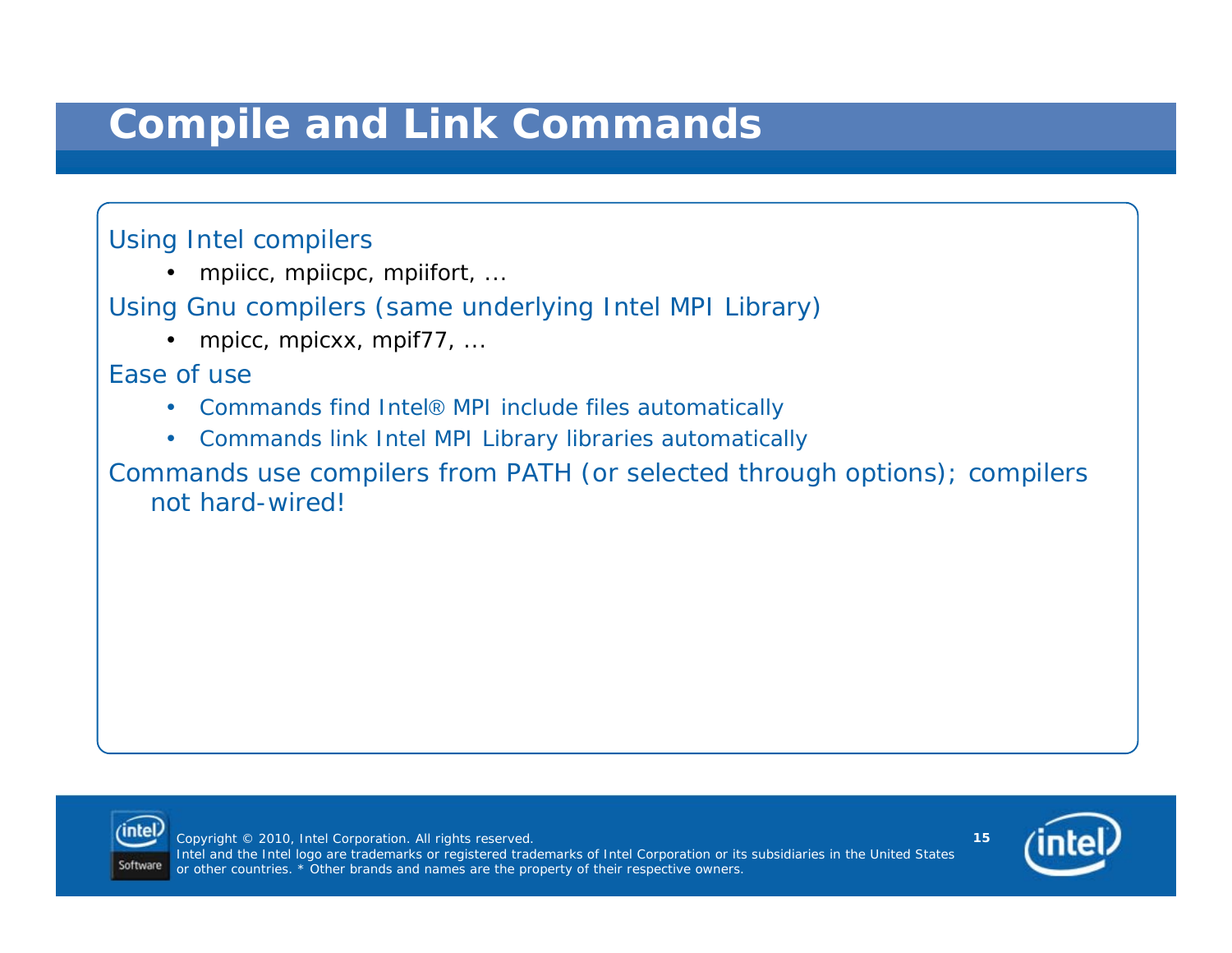## **Execution Commands**



#### Starting the "ring" of MPD daemons

- •mpdboot [–d] [–v] –n #nodes –f hostfile [–r ssh]
- Flags: –d = debug, –v = verbose, –r = toggle between ssh or rsh

#### Checking the MPD daemons

•mpdtrace

#### Running an MPI program

- •mpiexec [– l] –n #processes executable
- Flag: -I = prefix output with process sequence number (rank)

#### Stopping the MPD daemons

•mpdallexit



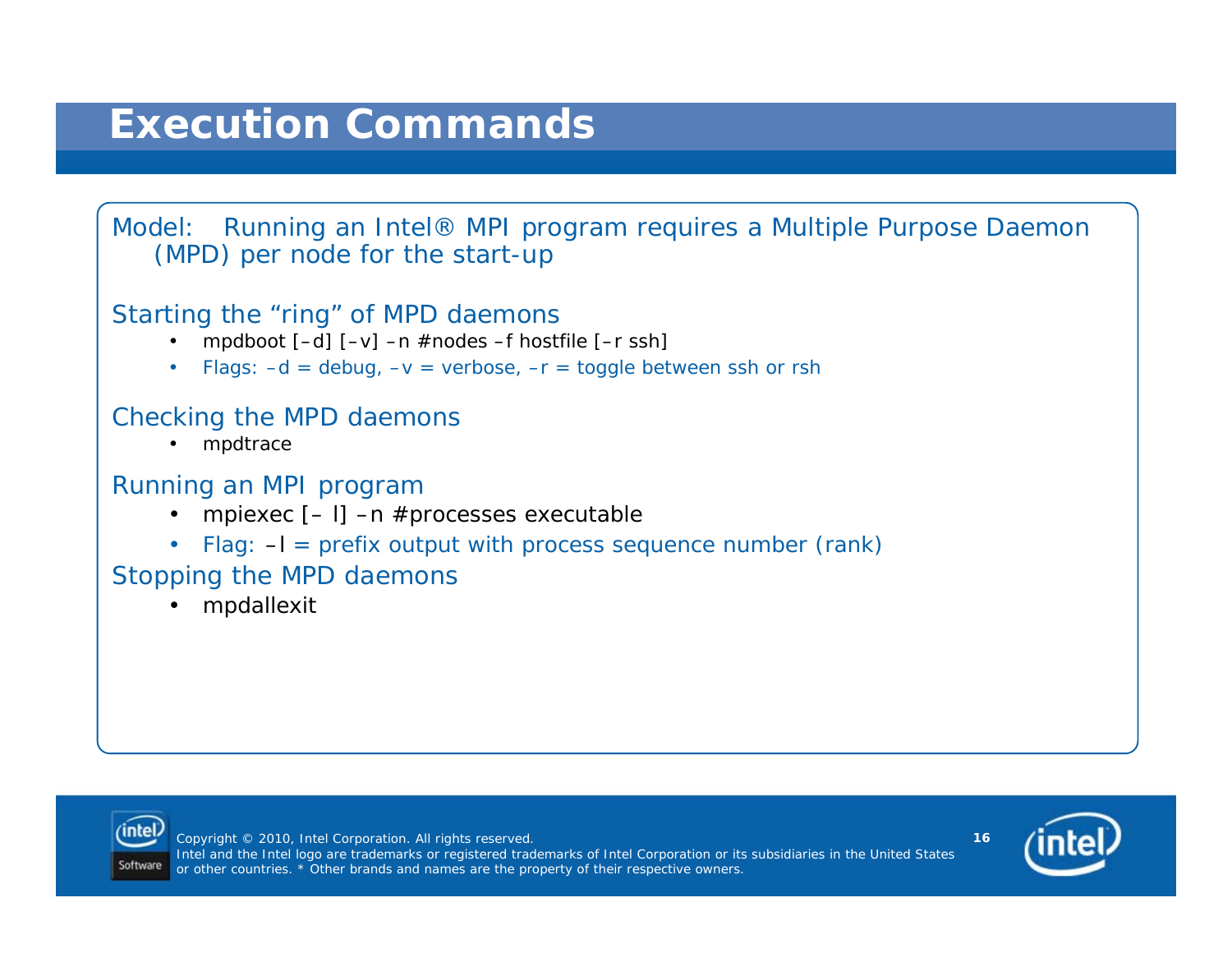## **Execution Commands (***contd***.)**

#### All-inclusive

•

- • mpirun –f hostfile –n #processes executable
	- Includes start and stop of an MPD ring
		- Convenient
		- May be too "slow" for interactive work
		- May be good for jobs in batch system "In-session" mode: mpirun acquires the list of nodes from the batch system

#### Which Intel MPI Library version?

- •mpiexec –V
- cat \$MPI\_HOME/4.0.0.025/mpisupport.txt
- rpm –qa | grep intel-mpi (only if MPI installed by root using rpm)



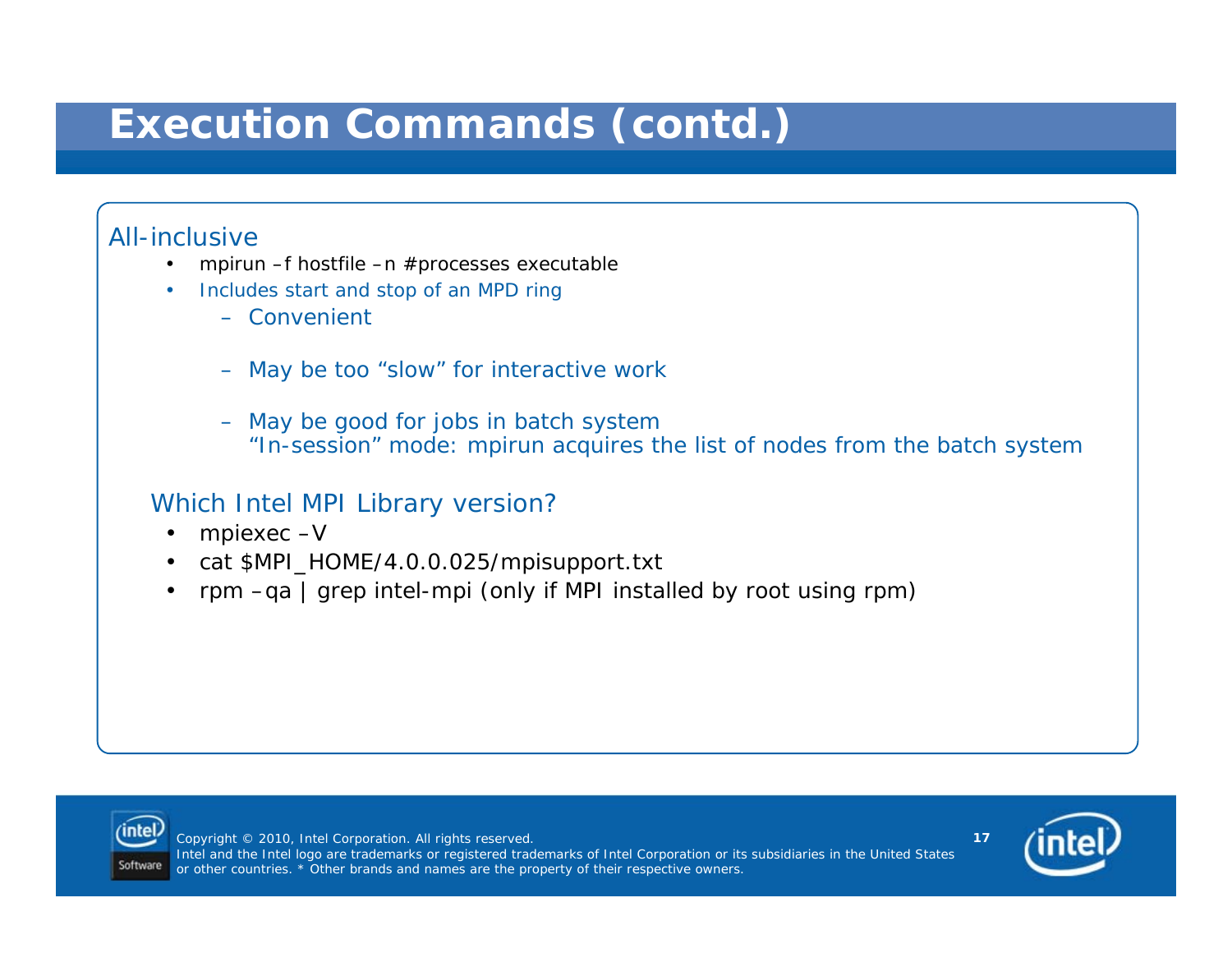Used to start and stop Intel® MPI programs Typical use of daemons in interactive mode:

- "Start once, use many times"
- MPD daemons may run until next re-boot!

Running Intel MPI Library jobs in a Batch System:

- •Start (and stop) one MPD ring per batch job
- Overlapping MPD rings from different jobs will kill each other
- $\bullet$ Use mpirun, which creates and destroys the MPD ring for you



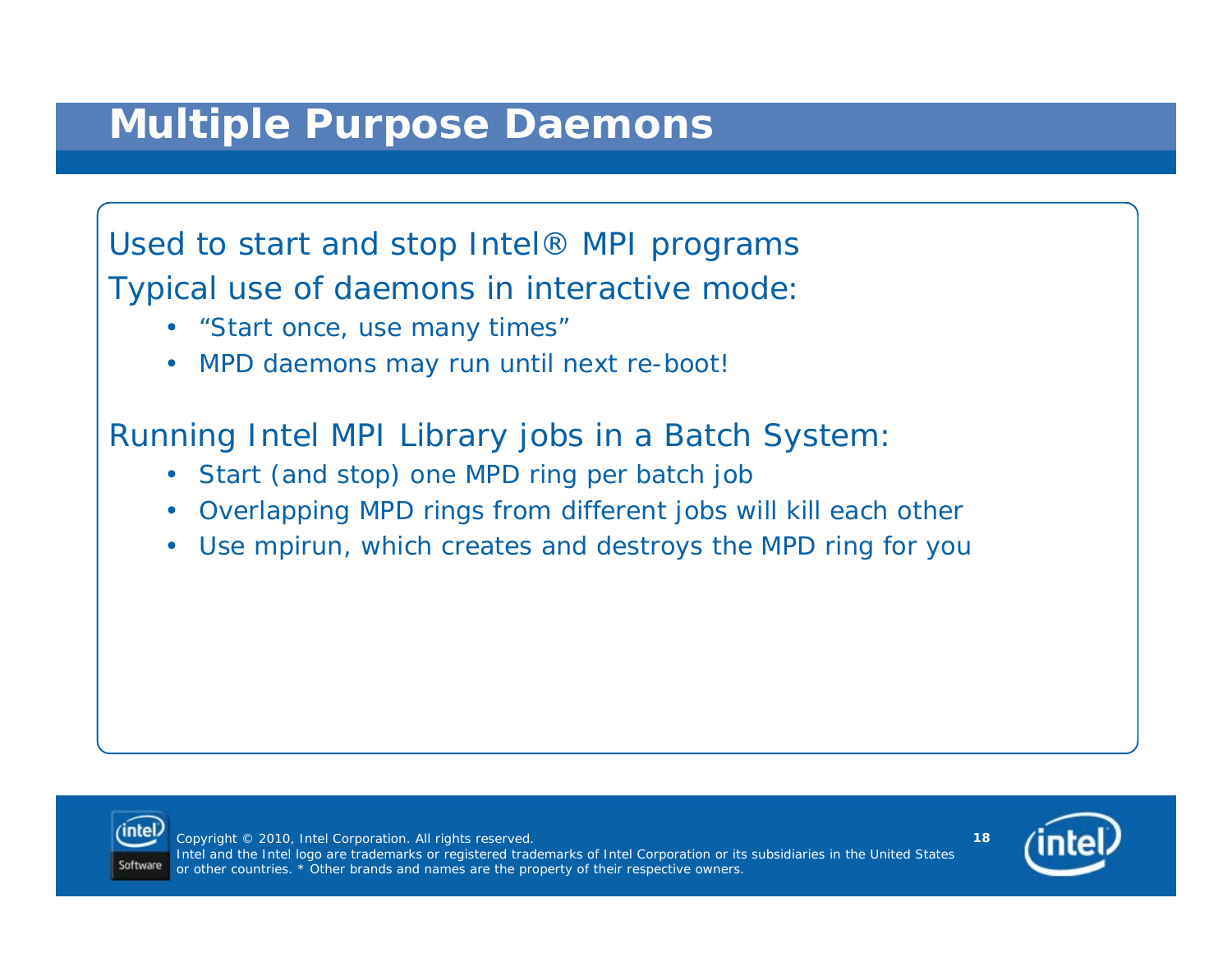## **Multiple Purpose Daemons (***contd***.)**

Benefit of MPD daemons:

- Faster start-up of Intel® MPI programs
- Ctrl-C works! All processes get the signal Experience: no zombies left on [remote] nodes
- No more hung jobs! Job will be terminated according to environment variable MPIEXEC\_TIMEOUT at launch



Copyright © 2010, Intel Corporation. All rights reserved. Intel and the Intel logo are trademarks or registered trademarks of Intel Corporation or its subsidiaries in the United States or other countries. \* Other brands and names are the property of their respective owners.

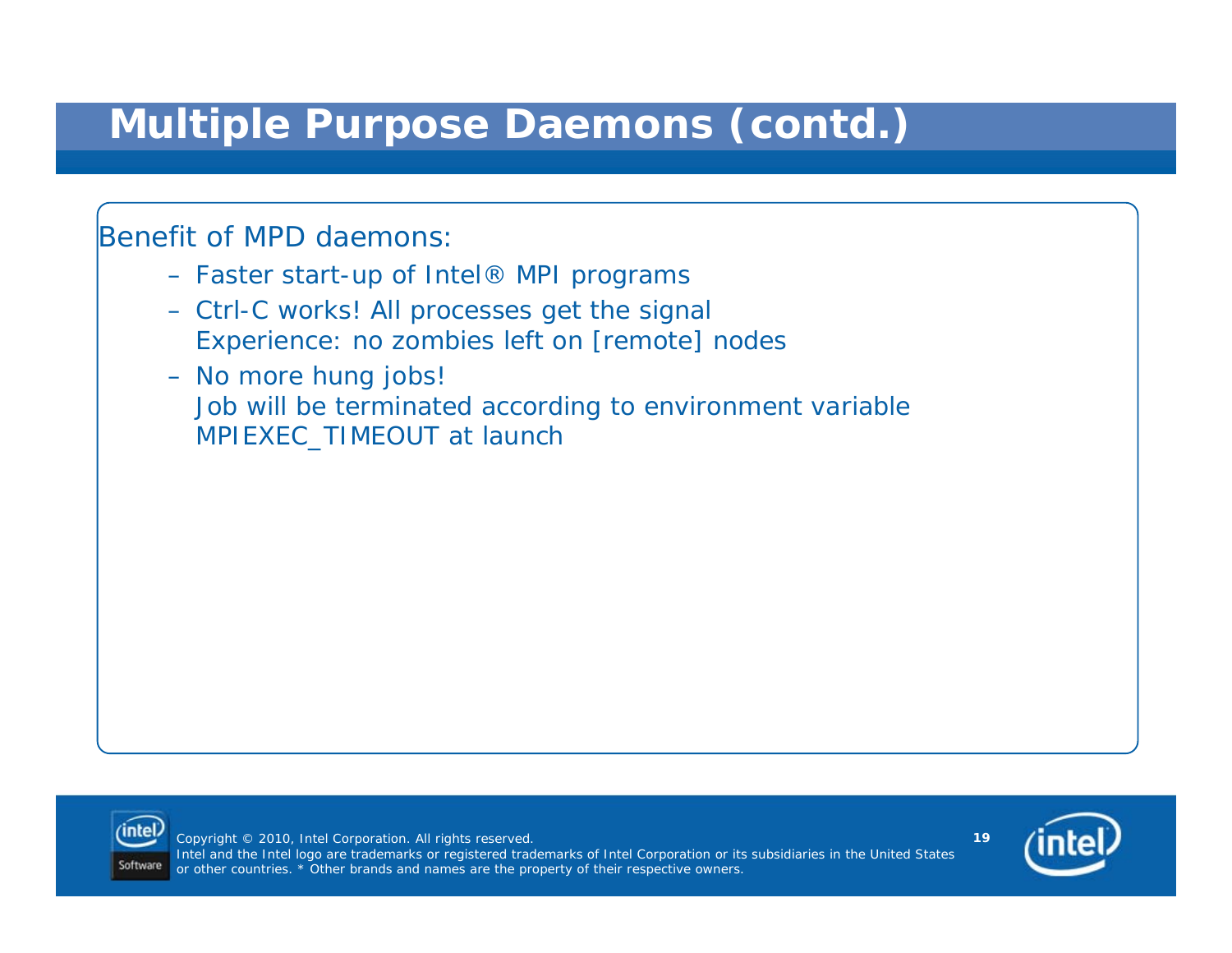## **Process Placement**

#### Simple process placement (consecutive assignment of MPI ranks to round robin selection of nodes, see mpdtrace output)

- •mpiexec [–perhost #ppn] –n #procs executable
- Place #ppn processes per node until the total number #procs of processes is reached

#### Exact process placement using Argument Sets:

- •mpiexec –n #p1 –host node1 exe1 : –n #p2 –host node2 exe2
- •Argument Set (separated by ":") is valid for the specified node:
- •Place #p1 processes of exe1 on node1 Place #p2 processes of exe2 on node2, ...  $(usually: exe1 = exe2 = ...)$
- •"exe" may actually be "executable exeparams"



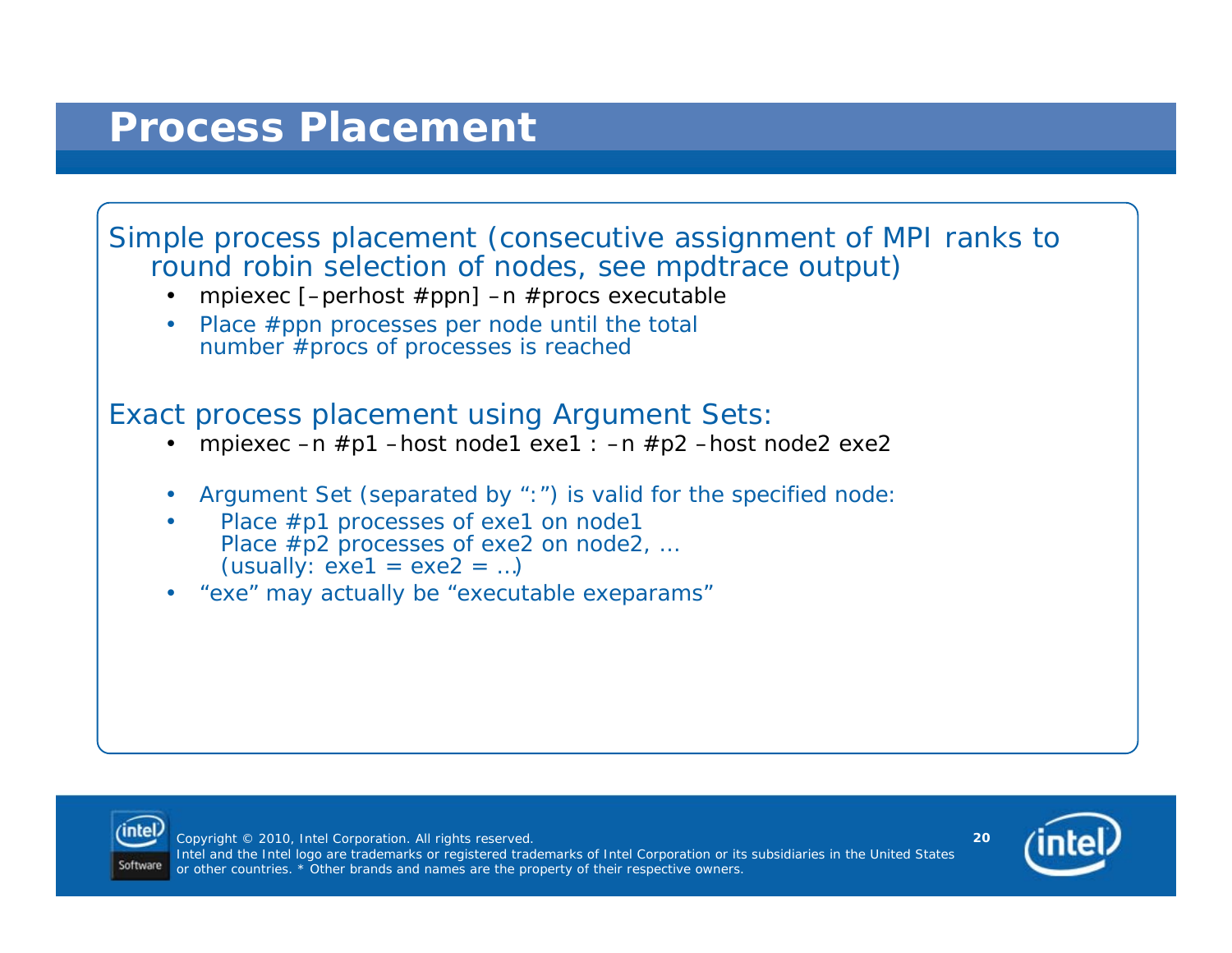#### **Understand default process placement**

#### Observe default placement

\$ *mpiexec –n 4 ./testc* Hello world: rank 0 of 4 running on node1 Hello world: rank 1 of 4 running on node1 Hello world: rank 2 of 4 running on node1 Hello world: rank 3 of 4 running on node1



Copyright © 2010, Intel Corporation. All rights reserved. Intel and the Intel logo are trademarks or registered trademarks of Intel Corporation or its subsidiaries in the United States or other countries. \* Other brands and names are the property of their respective owners.

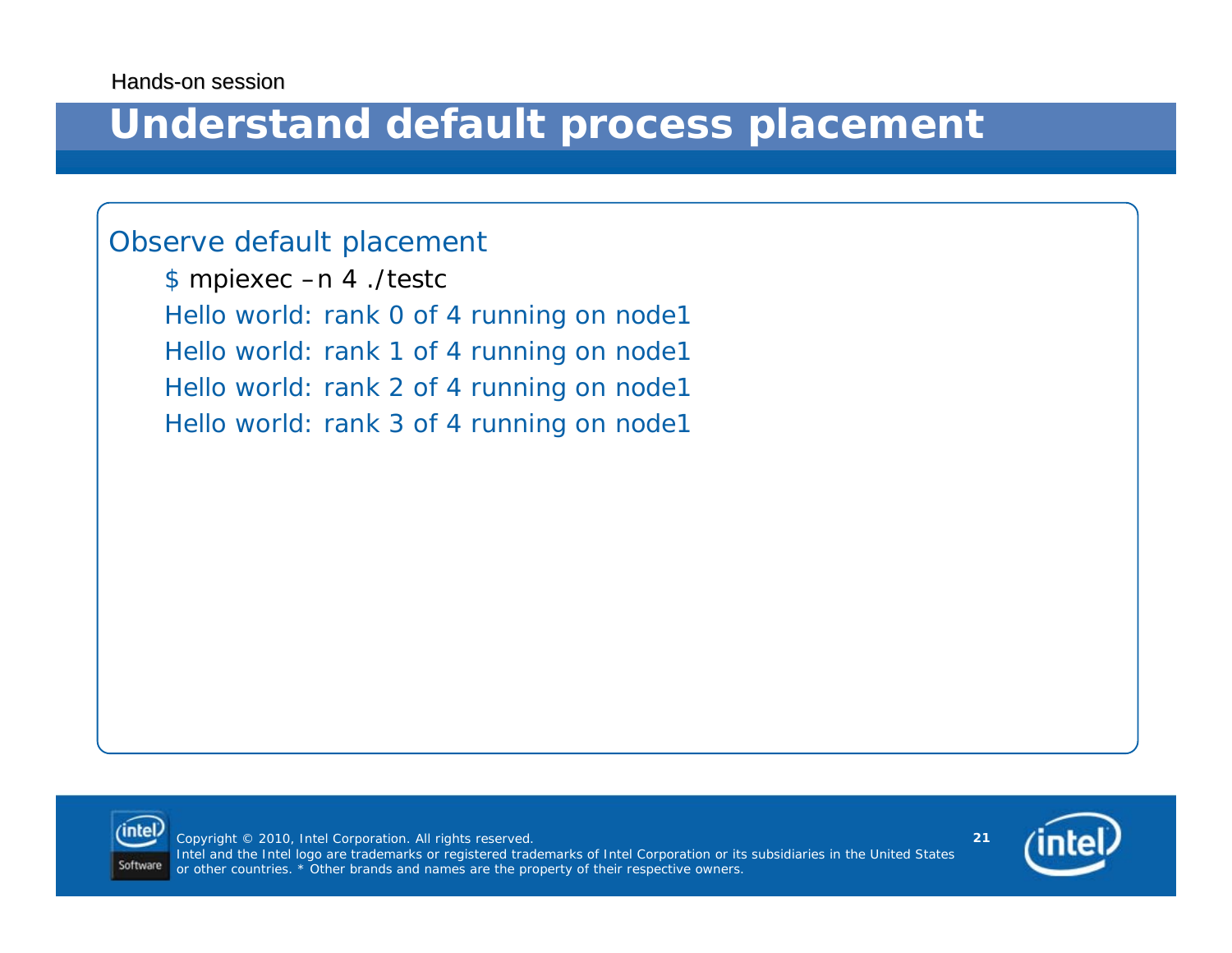#### **Use group round robin placement**

Place 2 consecutive ranks on every node using the –perhost option

\$ *mpiexec –perhost 2 –n 4 ./testc* Hello world: rank 0 of 4 running on node1 Hello world: rank 1 of 4 running on node1 Hello world: rank 2 of 4 running on node2 Hello world: rank 3 of 4 running on node2

#### Alternative flag names:

| -ppn |  |  |  | processes per node, equivalent to -perhost |  |  |
|------|--|--|--|--------------------------------------------|--|--|
|------|--|--|--|--------------------------------------------|--|--|

- -rrround robin placement (-ppn 1)
- -grr group round robin placement (-ppn)



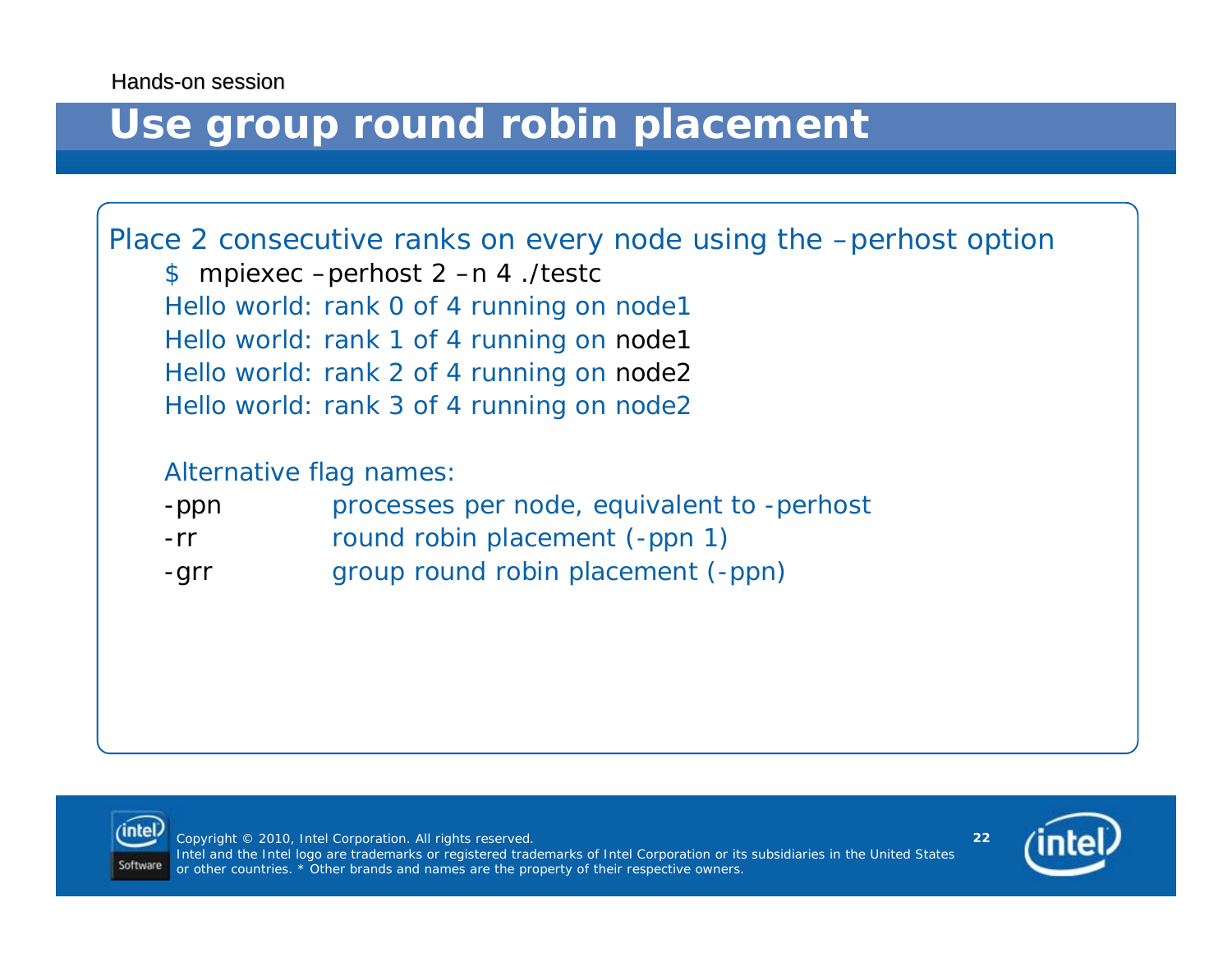## **Exact process placement (Argument Sets)**

Place several instances of *testc* exactly on the desired nodes, for example

\$ *mpiexec –host node1 –n 1 ./testc : –host node2 –n 2 ./testc* Hello world: rank 0 of 3 running on node1 Hello world: rank 1 of 3 running on node2 Hello world: rank 2 of 3 running on node2

Note that you can start different executables on different nodes



Copyright © 2010, Intel Corporation. All rights reserved. Intel and the Intel logo are trademarks or registered trademarks of Intel Corporation or its subsidiaries in the United States or other countries. \* Other brands and names are the property of their respective owners.

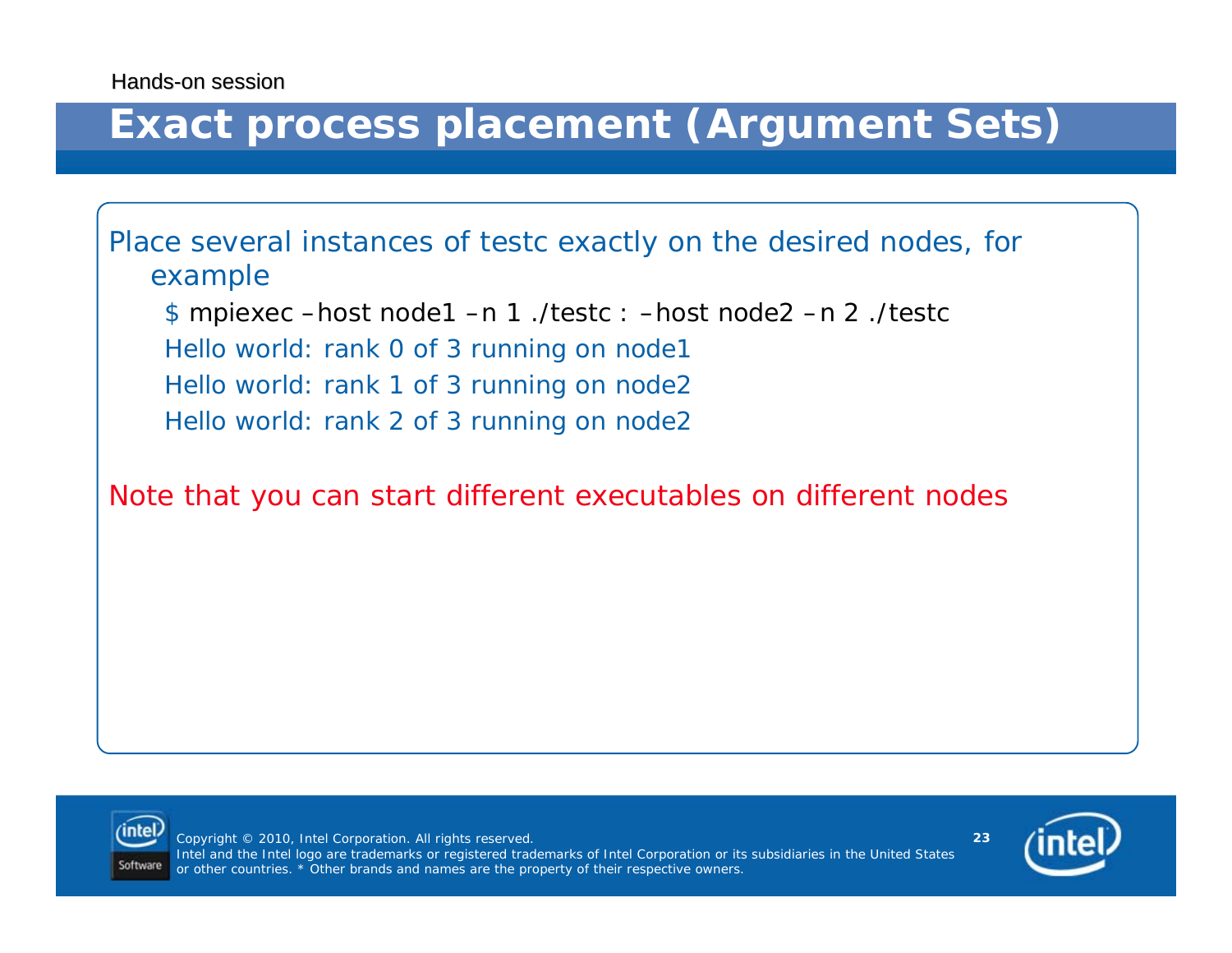### **Process Placement (***contd***.)**

Exact process placement with a config file

- One argument set per line in a file (without ":")
- •Handy: comment unused lines with "*#*"
- Example config file:
	- –n #p1 –host node1 exe1 –n #p2 –host node2 exe2
	- $#$ –n  $#p3$  –host dead node3 exe3
	- –n #p4 –host node4 exe4
- •mpiexec –configfile theconfigfile
- •No other *mpiexec* flags on the command line!



Copyright © 2010, Intel Corporation. All rights reserved. Intel and the Intel logo are trademarks or registered trademarks of Intel Corporation or its subsidiaries in the United States or other countries. \* Other brands and names are the property of their respective owners.

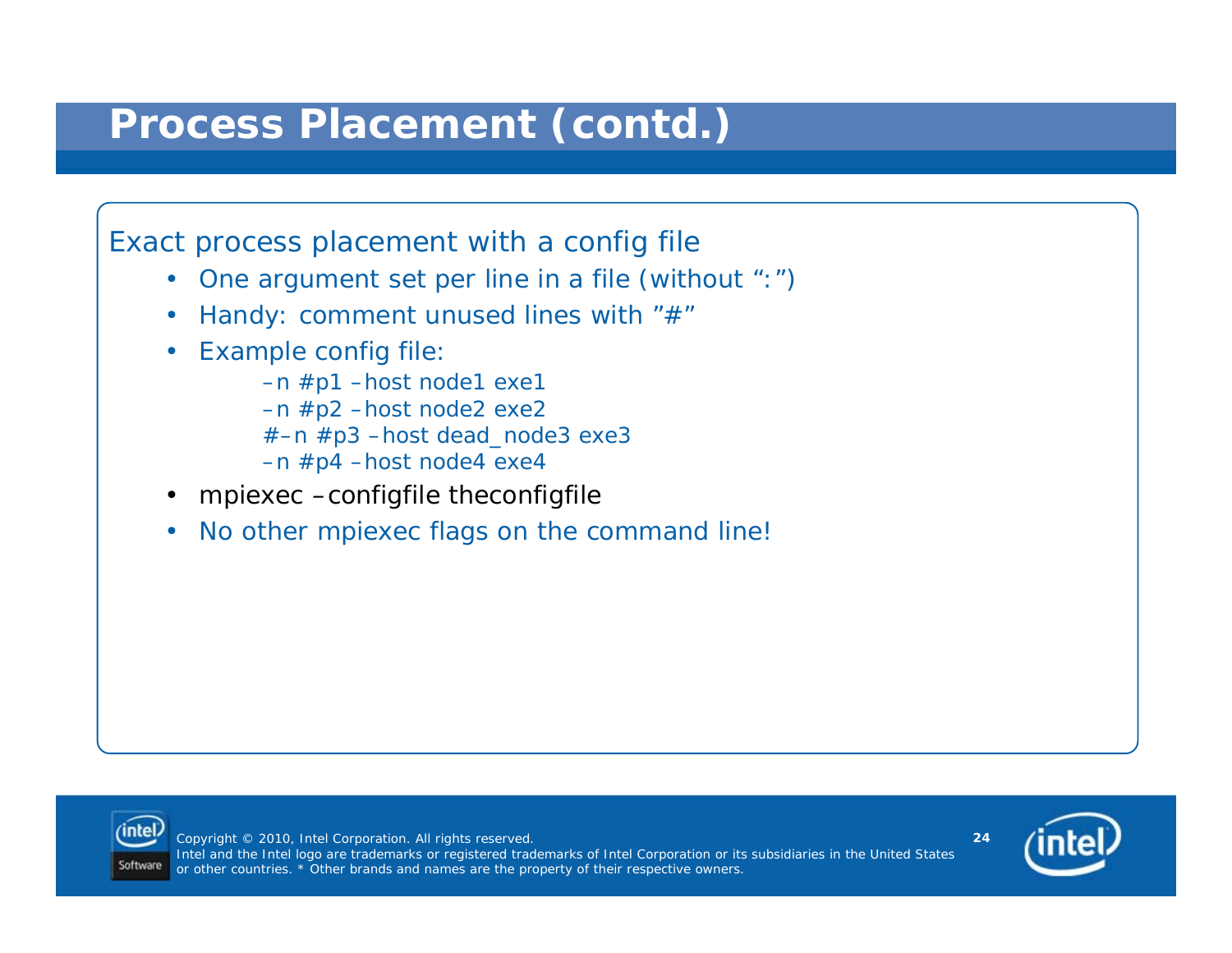## **Skip Head Node**

Avoid running an MPI process on the head node

\$ *mpiexec –nolocal –n 2 ./testc* Hello world: rank 0 of 2 running on node2 Hello world: rank 1 of 2 running on node2

This option is good for Rocks\* and OSCAR\* controlled clusters that do have a head node



Copyright © 2010, Intel Corporation. All rights reserved. Intel and the Intel logo are trademarks or registered trademarks of Intel Corporation or its subsidiaries in the United States or other countries. \* Other brands and names are the property of their respective owners.

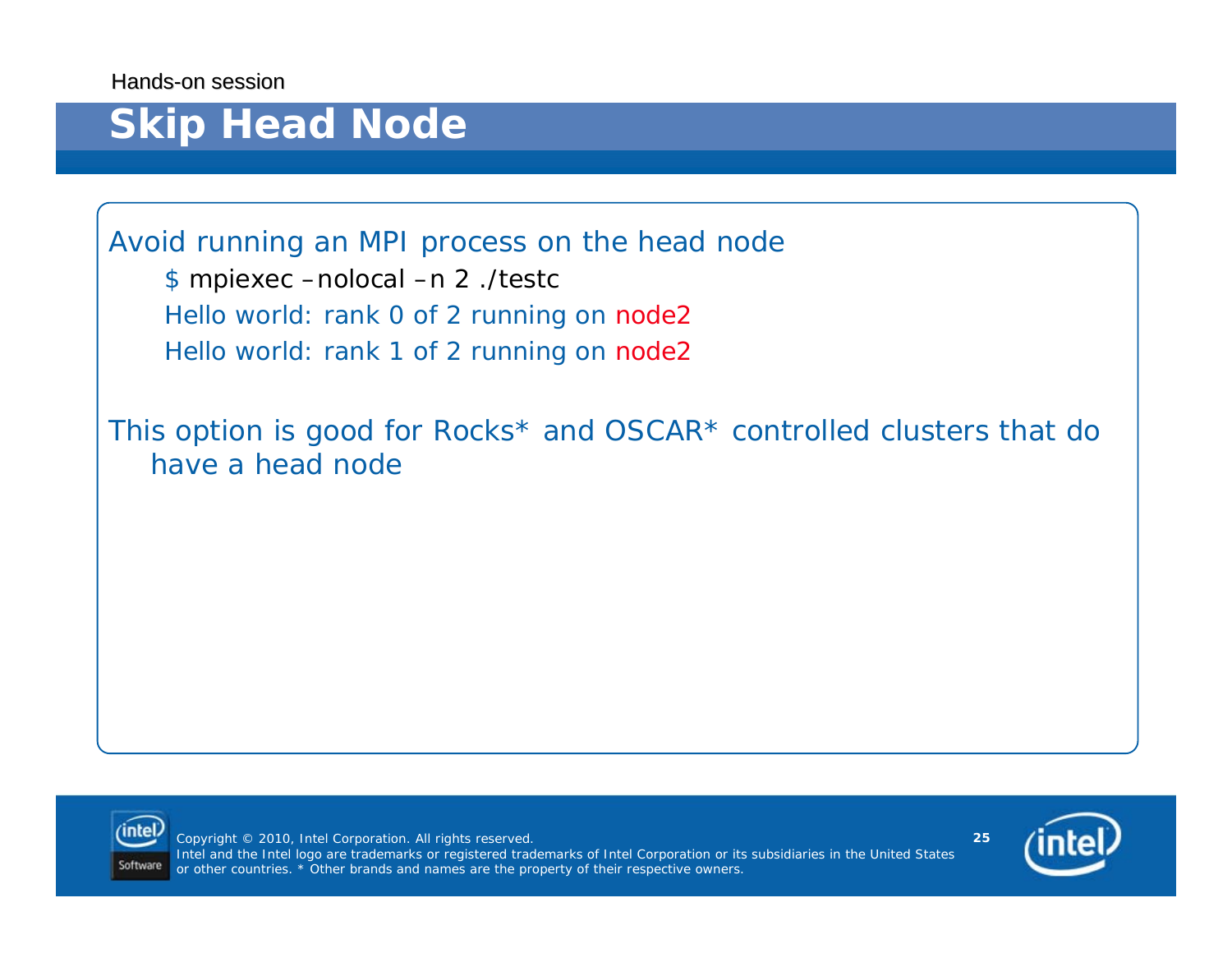#### **Process Placement (***contd***.)**

Hitherto: argument sets contain local options Place global options for all nodes before all local options in the first

- argument set
	- Example: Set environment variable *I\_MPI\_DEBUG* mpiexec  $-$ genv I\_MPI\_DEBUG 2  $-$ n  $\#$ p1  $-$ host node1 exe1 : \  $-n$  #p2  $-$ host node2 exe2
	- • Analogue in config file
		- \$ *cat config -genv I\_MPI\_DEBUG 2 -host node1 -n 2 ./testc-host node2 -n 1 ./testc*



Copyright © 2010, Intel Corporation. All rights reserved. Intel and the Intel logo are trademarks or registered trademarks of Intel Corporation or its subsidiaries in the United States or other countries. \* Other brands and names are the property of their respective owners.

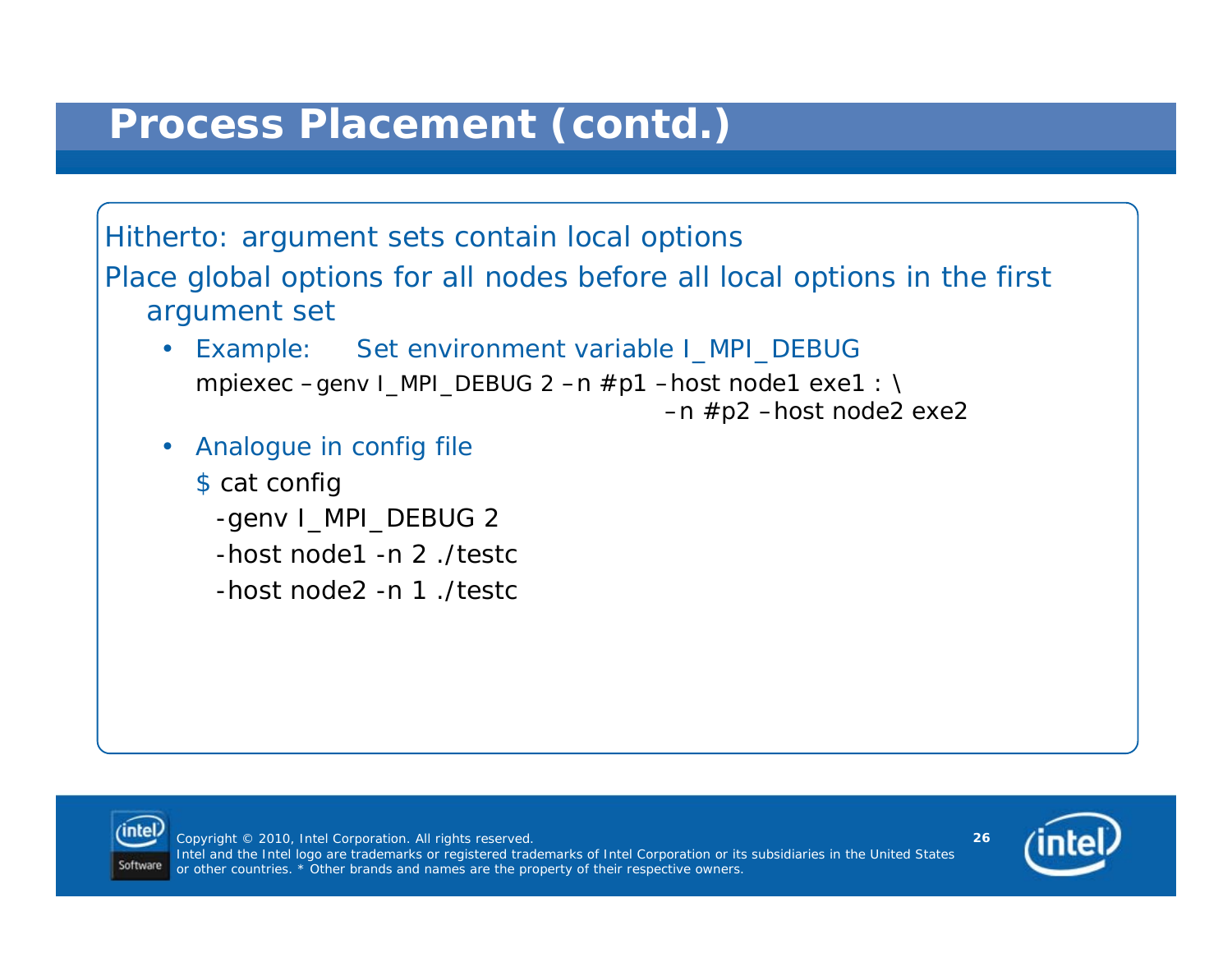## **Intel MPI Library Device: Selection**

Environment variable *I\_MPI\_FABRICS* selects the interconnect device at runtime *I\_MPI\_FABRICS* values:

- *shm* (shared memory only)
- •dapl (DAPL fabrics)
- •tcp (sockets)
- •tmi
- •ofa

#### *shm:dapl* fabrics is default

#### Recommendations

- Put *I\_MPI\_FABRICS* on the *mpiexec* command line
- •Add *I MPI DEBUG* > 1 to get informed
- •mpiexec –genv I\_MPI\_FABRICS tcp –genv I\_MPI\_DEBUG 2 –n 2 exe



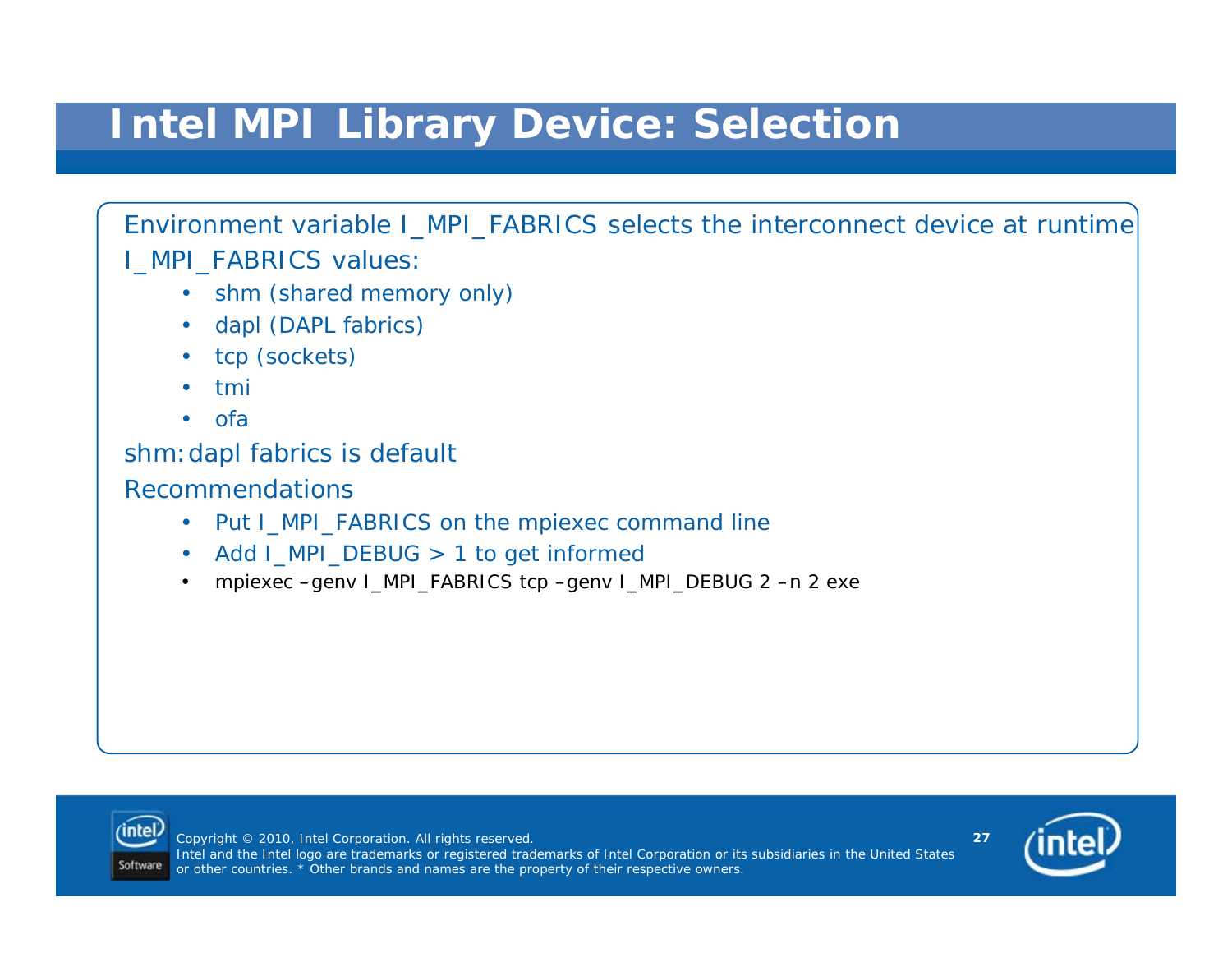#### **Select Different Devices**

#### Check selected device

- \$ *mpiexec –genv I\_MPI\_DEBUG 2 –n 2 –host node1 ./testc*
- ….. will use default device shm:dapl (RDMA-enabled device + shared memory)

#### Change selected device

\$ *mpiexec –genv I\_MPI\_DEBUG 2 –genv I\_MPI\_FABRICS shm \ –n 2 –host node1 ./testc*

….. will use device shm (shared memory only)



Copyright © 2010, Intel Corporation. All rights reserved. Intel and the Intel logo are trademarks or registered trademarks of Intel Corporation or its subsidiaries in the United States or other countries. \* Other brands and names are the property of their respective owners.

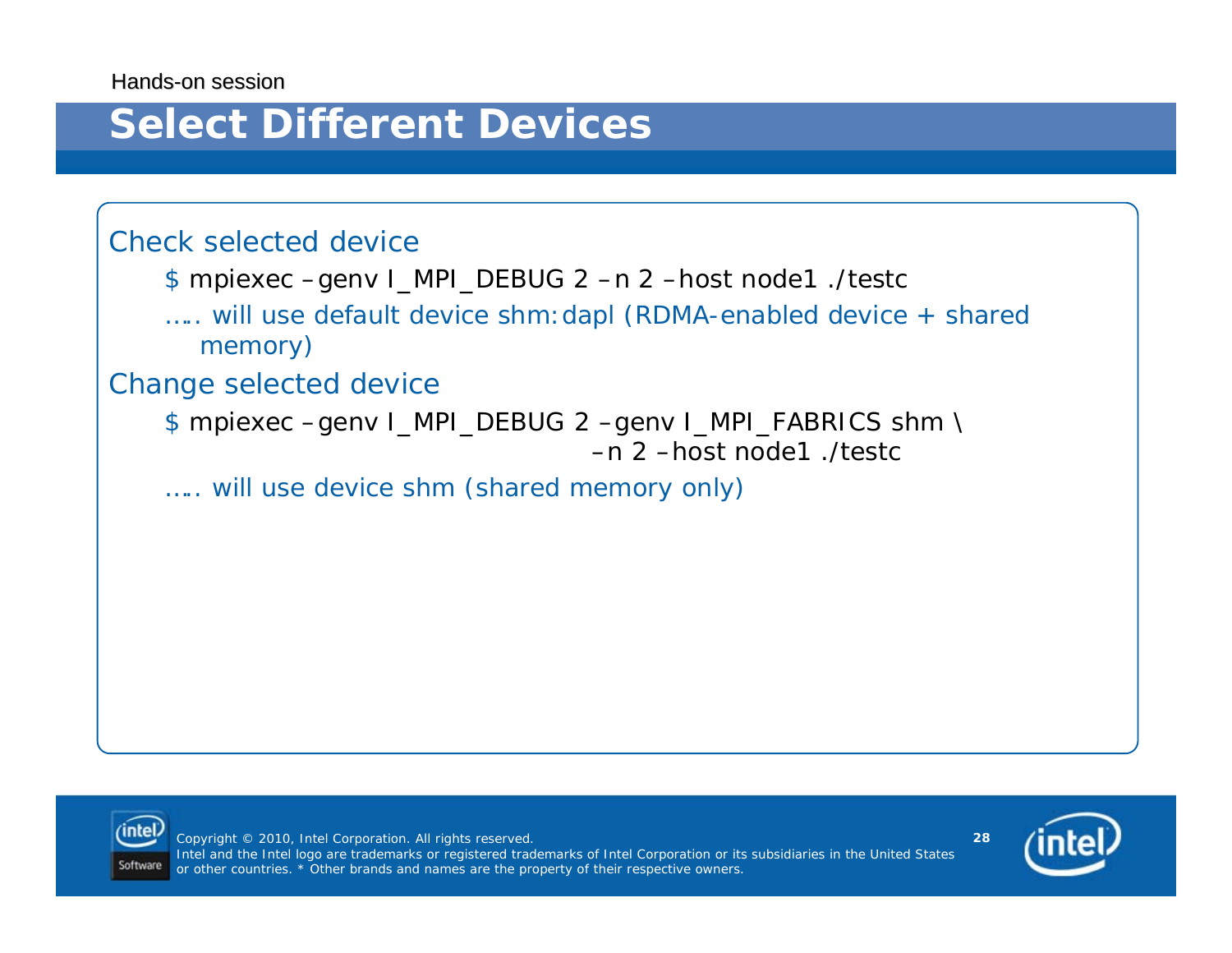### **Select Different Devices (cont.)**

Change selected device in configuration file Enter environment options at the beginning of first line \$ *cat > config –genv I\_MPI\_DEBUG 2 –genv I\_MPI\_FABRICS shm:tcp –host node1 –n 1 ./testc–host node2 –n 1 ./testc<ctrl>-D*



Copyright © 2010, Intel Corporation. All rights reserved. Intel and the Intel logo are trademarks or registered trademarks of Intel Corporation or its subsidiaries in the United States or other countries. \* Other brands and names are the property of their respective owners.

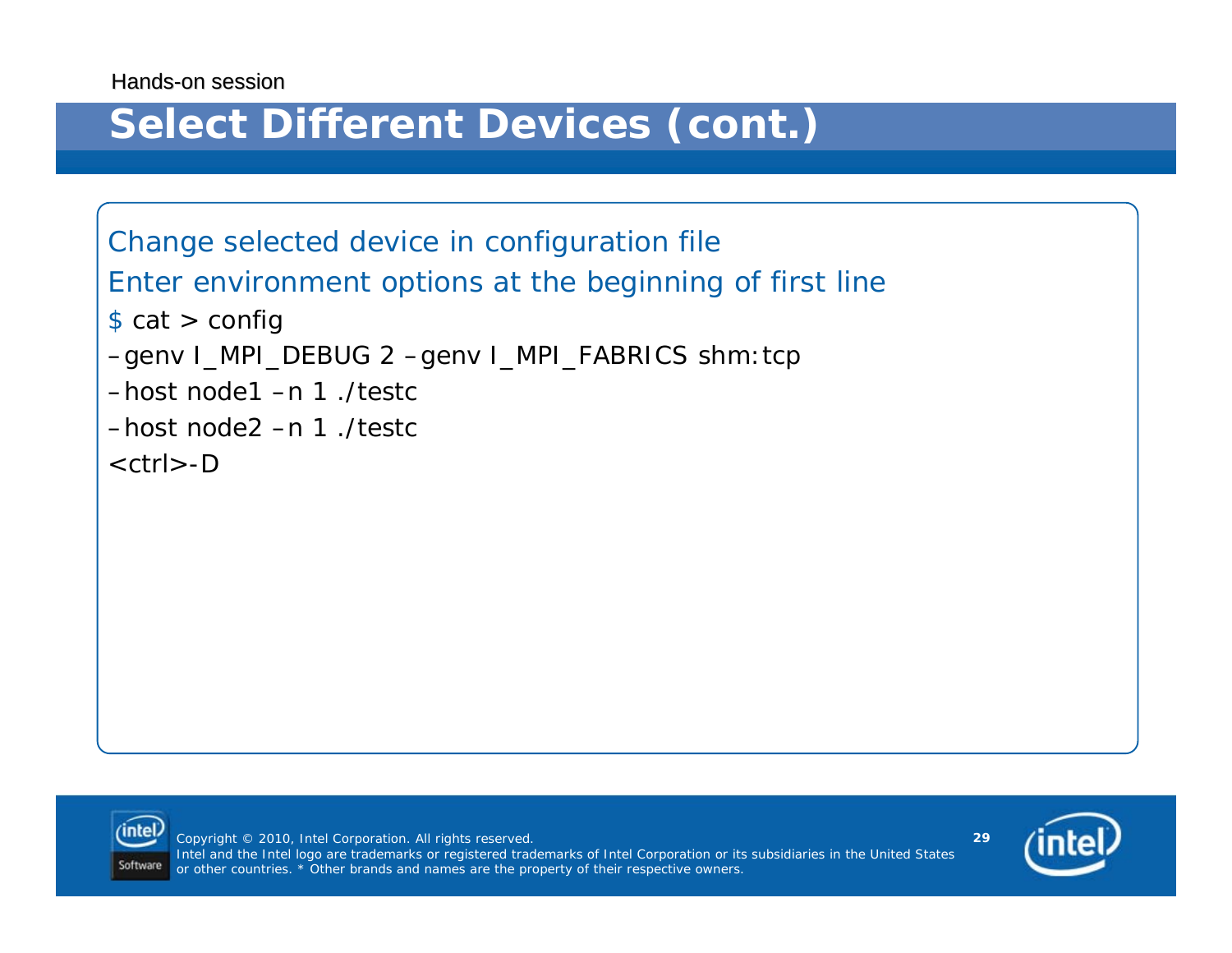### **Measuring Performance with IMB**

IMB = Intel MPI Library Benchmarks (improved former PMB = Pallas MPI Benchmarks)

IMB-MPI1 measures performance of different communication patterns: *PingPong*, *SendRecv*, *Allreduce*, *Alltoall*, ...

IMB-EXT and IMB-IO measure MPI-2 features (one-sided communication: MPI Put/Get etc.)

Download it from [www.intel.com/software/imb](http://www.intel.com/software/imb)

BKM:Always run full IMB before running an application. Will reveal interconnect issues!



Copyright © 2010, Intel Corporation. All rights reserved. Intel and the Intel logo are trademarks or registered trademarks of Intel Corporation or its subsidiaries in the United States or other countries. \* Other brands and names are the property of their respective owners.

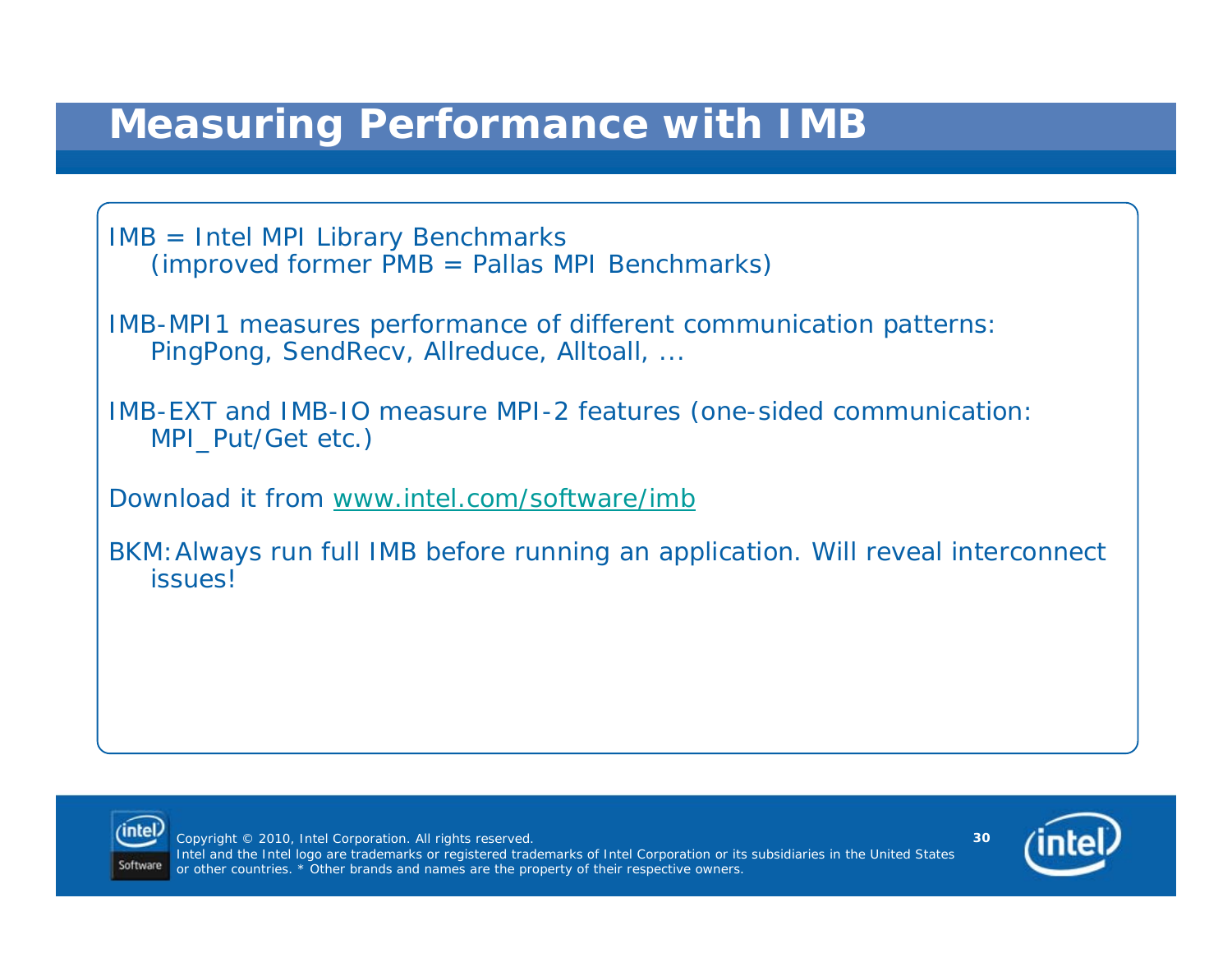## **Measuring Performance with IMB (***contd.***)**

Making IMB-MPI1: Edit the Makefile and sub-makefile • Remove or comment *MPI\_HOME* and *MPI\_INCLUDE* lines (not necessary for Linux) • Set *CC=mpiicc* or *CC=mpicc* (Will be found in *PATH* which was adjusted using *mpivars*. *Make* will create IMB-MPI1 by default—not anymore, use **gmake –f make\_ict** Running full IMB-MPI1 [or specific benchmarks] • mpiexec –n #procs ./IMB-MPI1 [pingpong alltoall …] Other IMB-MPI1 Options  $\bullet$  -multi 1: Span several process groups (n/2 PingPong pairs) • –npmin #p: Minimum group contains #p processes BKM: Read the IMB documentation



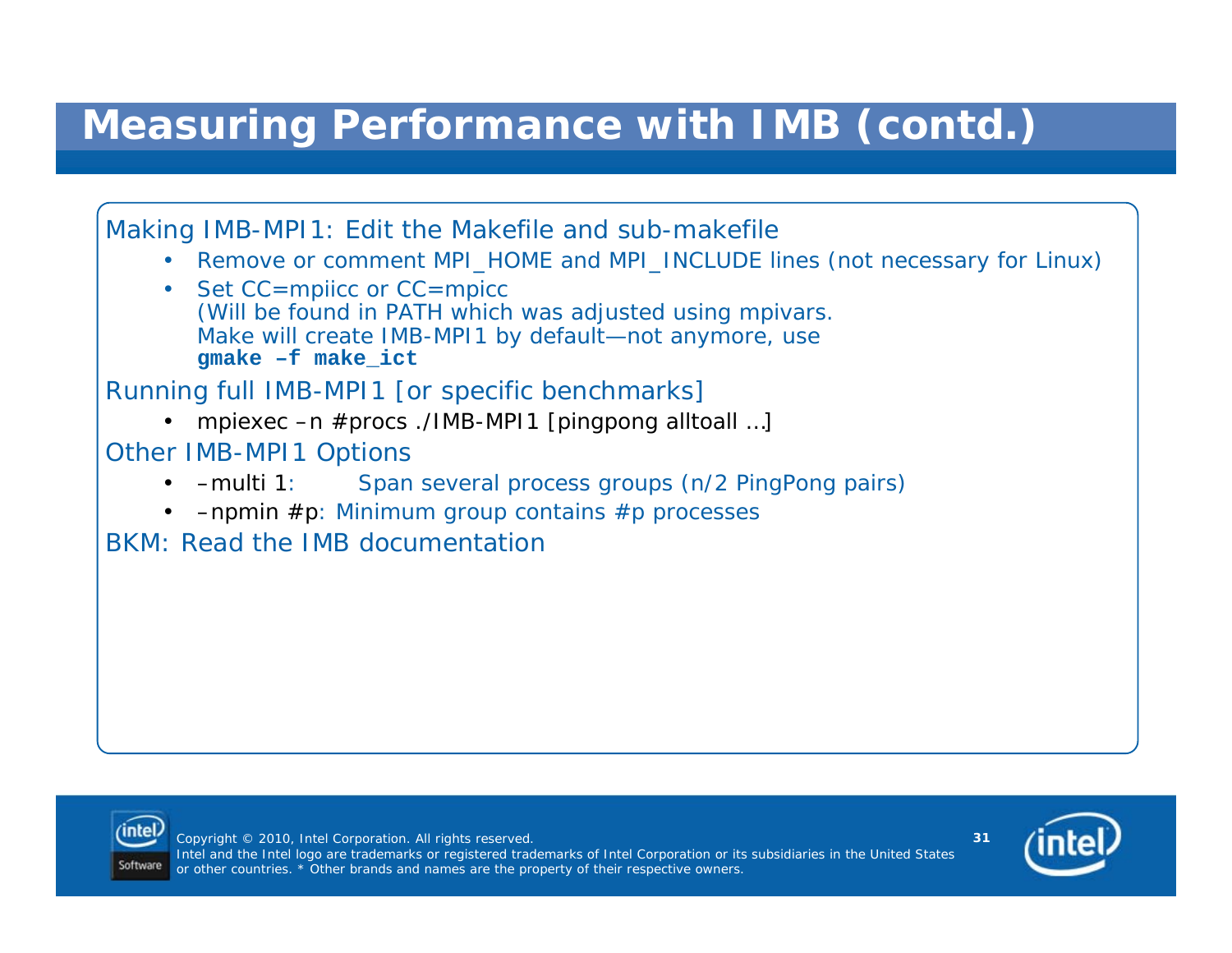## **Hands-on: Running IMB (cont.)**

Run IMB-MPI1 *PingPong* on 1 and 2 nodes for different Intel MPI Library devices

- Compare the bandwidth (Mbytes/sec for large #bytes) e.g. for tcp and dapl
- • Compare the latencies (time[usec] for 0 or 1 byte messages) e.g. for tcp and shm: tcp

Run IMB-MPI1 *PingPong* on all nodes with IMB flag *–multi 1*

•mpiexec … ./IMB-MPI1 pingpong –multi 1



Copyright © 2010, Intel Corporation. All rights reserved. Intel and the Intel logo are trademarks or registered trademarks of Intel Corporation or its subsidiaries in the United States or other countries. \* Other brands and names are the property of their respective owners.

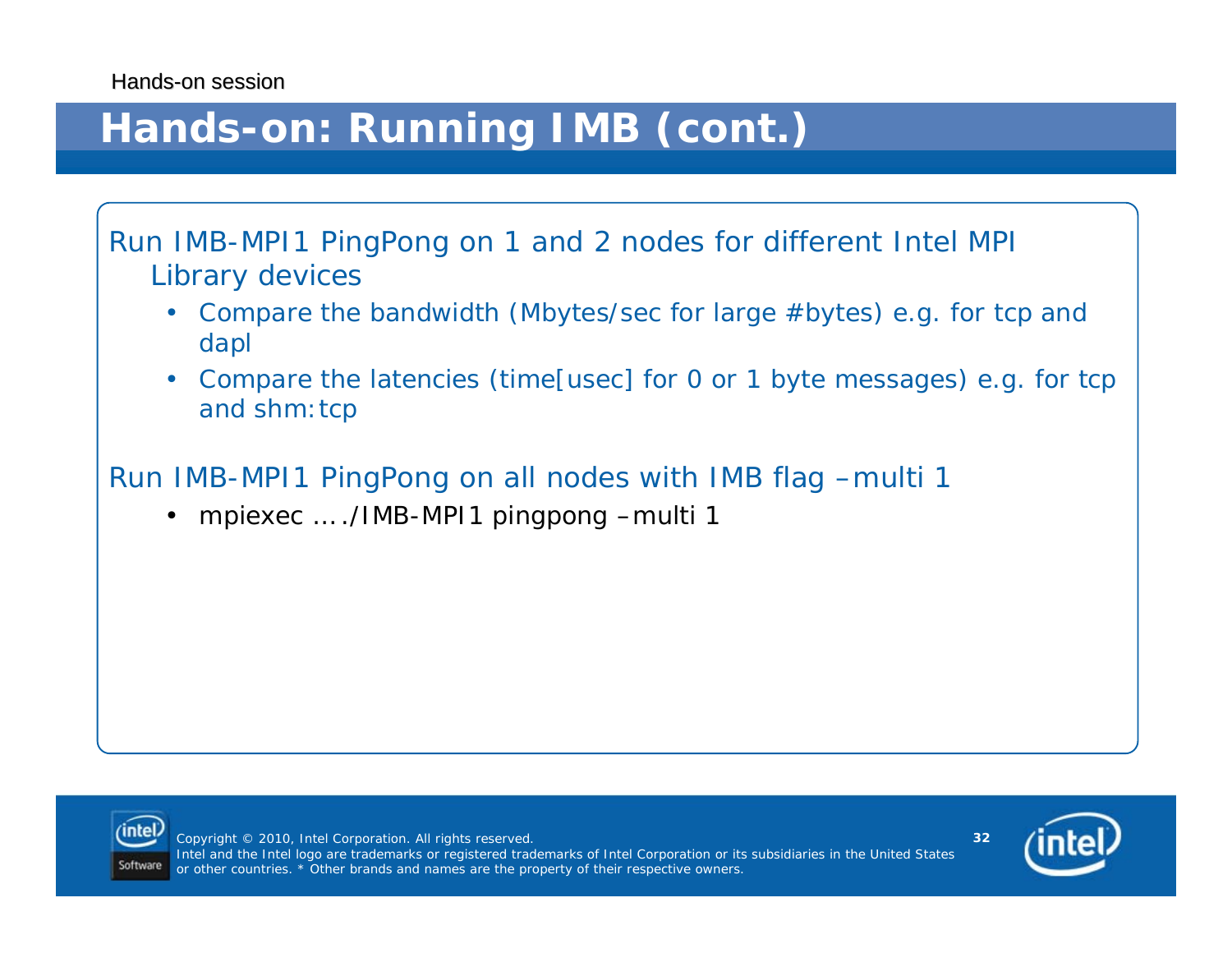## **Debugging**

Compile and link application with *–g* Application run will output detailed Intel MPI Library information (if I\_MPI\_DEBUG > 0)

#### Support of Intel, GNU\*, TotalView\*, and DDT\* debuggers

- mpiexec –idb ...
- mpiexec –gdb ...
- mpiexec –tv ...
- Startup under DDT is managed by itself

Will run all (remote) processes under TotalView\*



Copyright © 2010, Intel Corporation. All rights reserved. Intel and the Intel logo are trademarks or registered trademarks of Intel Corporation or its subsidiaries in the United States or other countries. \* Other brands and names are the property of their respective owners.

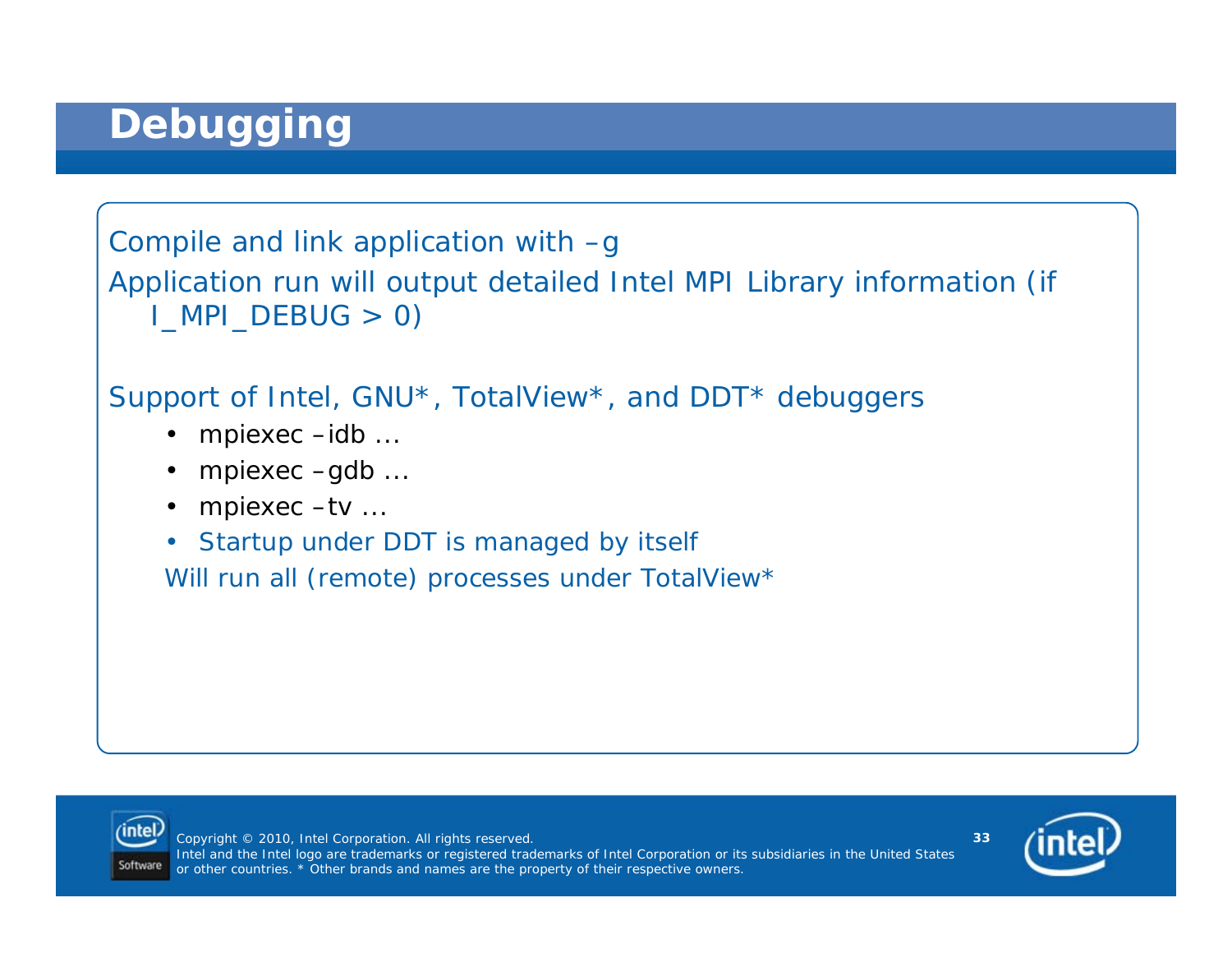Check that Intel MPI Library selects correct communication fabric(s) *I\_MPI\_DEBUG = 2 (*higher settings will output more and more data)

```
Play with the fabrics selection if necessary
       I_MPI_FABRICS = <intra-node fabric>:<inter-node fabric>
        <intra-node fabric> = {shm, dapl, tcp, tmi, ofa}
        <inter-node fabric> = {dapl, tcp, tmi, ofa}
    where:shm – shared memory only
        dapl – DAPL-capable network
        tcp – sockets only
        tmi – TMI-capable network
        ofa – OFA-capable network
```


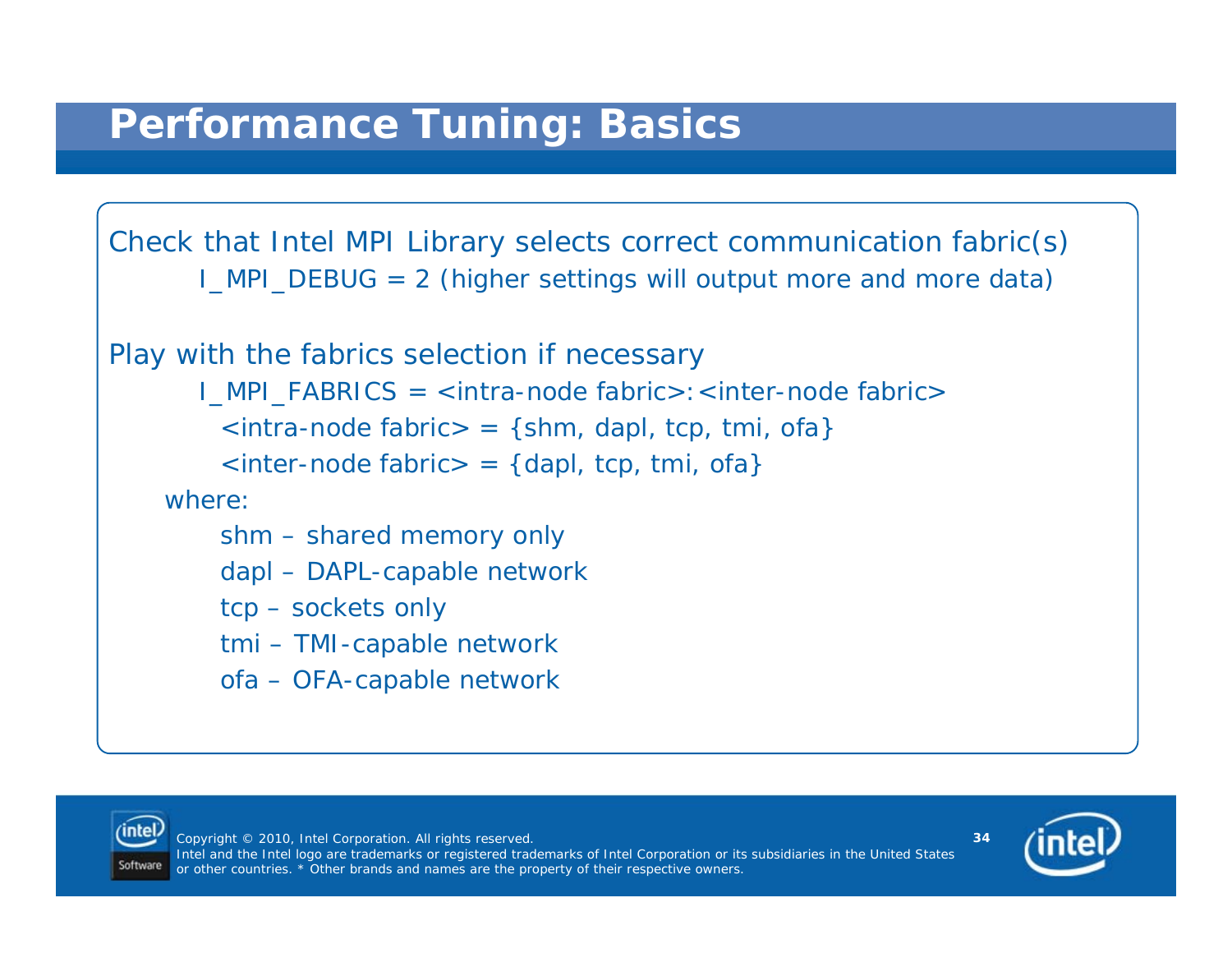## **Tuning: Process Placement and Pinning**

```
Use proper process placement, e.g., for the said processors:
       I_MPI_PERHOST = allcores
    ormpiexec –perhost <number of processes per node> …
Note: Intel MPI Library will use allcores by default
Use proper process pinning, e.g., for the said processors:
       I_MPI_PIN = on
       I_MPI_PIN_MODE = lib
       I_MPI_PIN_PROCESSOR_LIST = allcores
       I_MPI_PIN_PROCESSOR_LIST = 0,2
Note: Intel MPI Library will use this setting by default. 
        (You can learn more about CPU configuration using the cpuinfo utility)
```


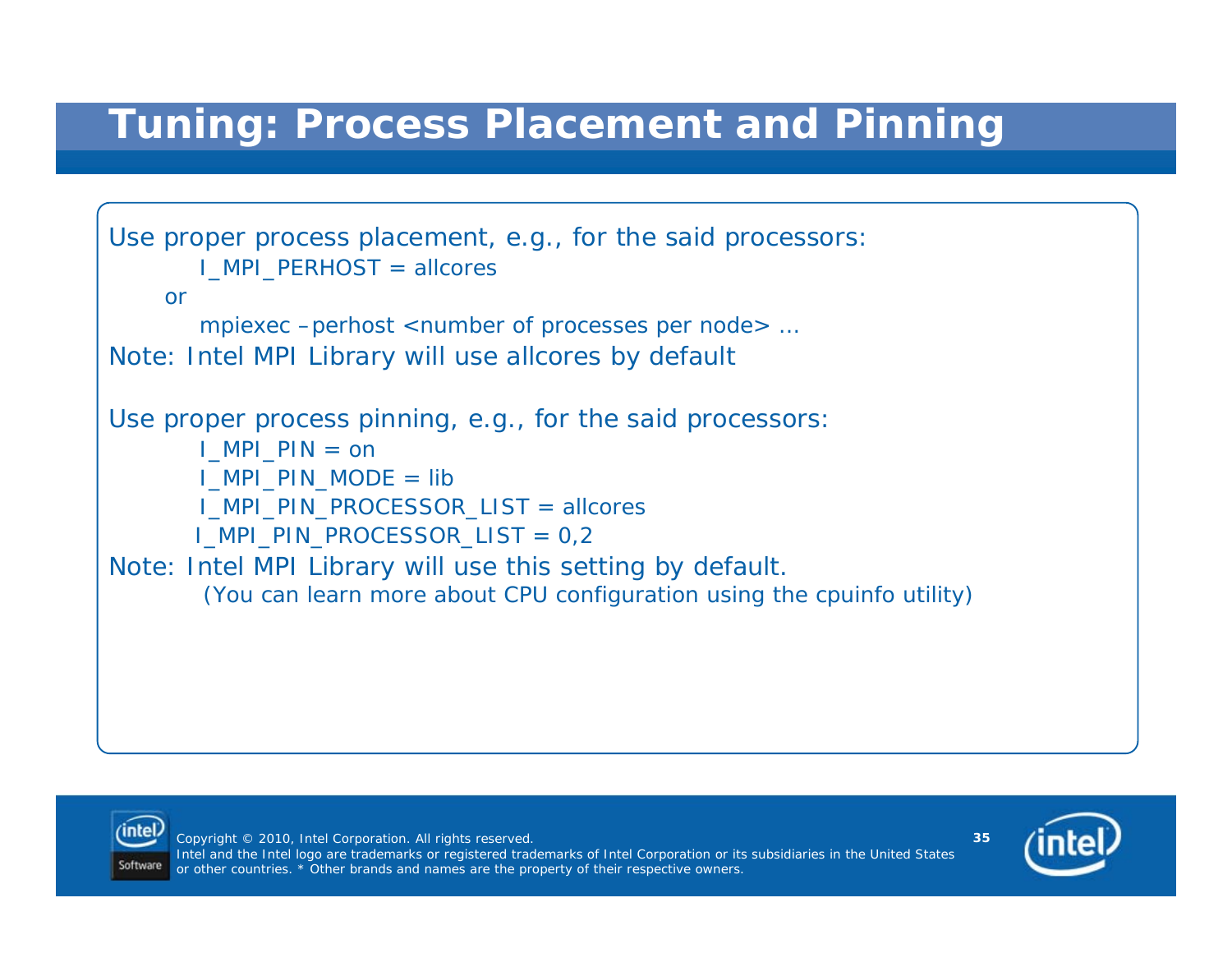### **Performance Tuning: Options**

Tune for the given fabric, process number, layout, and pinning: Select optimized collective algorithms *I\_MPI\_ADJUST\_<collective op> = <algorthmNo>...* for Allgather,..., Bcast,..., Reduce,...

Tune pt2pt communication algorithms, for example: *I\_MPI\_DYNAMIC\_CONNECTION = off* (for small jobs) *I\_MPI\_DAPL\_SCALABLE\_PROGRESS = on* (for large jobs*) I\_MPI\_EAGER\_THRESHOLD = <number of bytes> I\_MPI\_SHM\_BYPASS = on I\_MPI\_SHM\_CACHE\_BYPASS = on I\_MPI\_WAIT = on* (for oversubscribed ssm runs) Tuning Reference in the Reference Manual is your friend!



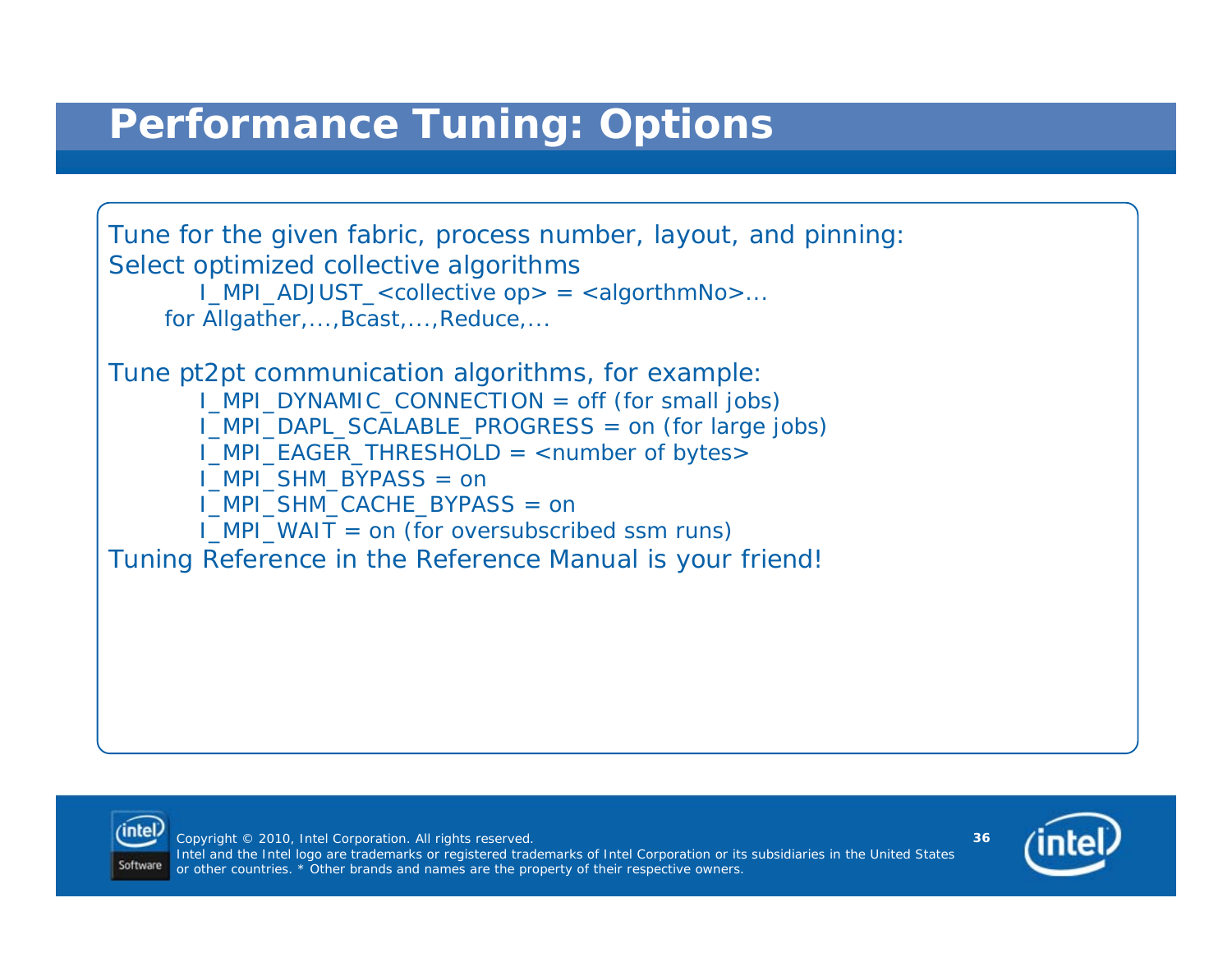### **Performance Tuning: mpitune**

Use automatic Intel MPI Library tuning facility to tune Intel MPI Library for your cluster (done once, may take a long time) *mpitune ...* (See mpitune –h for options)

Creates options settings which are used with the –tune flag *mpiexec –tune …*

Or tune your own application:

*mpitune --application \"mpiexec -n 32 ./myprog arg1 arg2 \" -of ./myprog.conf*

Use the optimal recorded values for your application *mpiexec -tune ./myprog.conf -n 32 ./myprog*



Copyright © 2010, Intel Corporation. All rights reserved. Intel and the Intel logo are trademarks or registered trademarks of Intel Corporation or its subsidiaries in the United States or other countries. \* Other brands and names are the property of their respective owners.

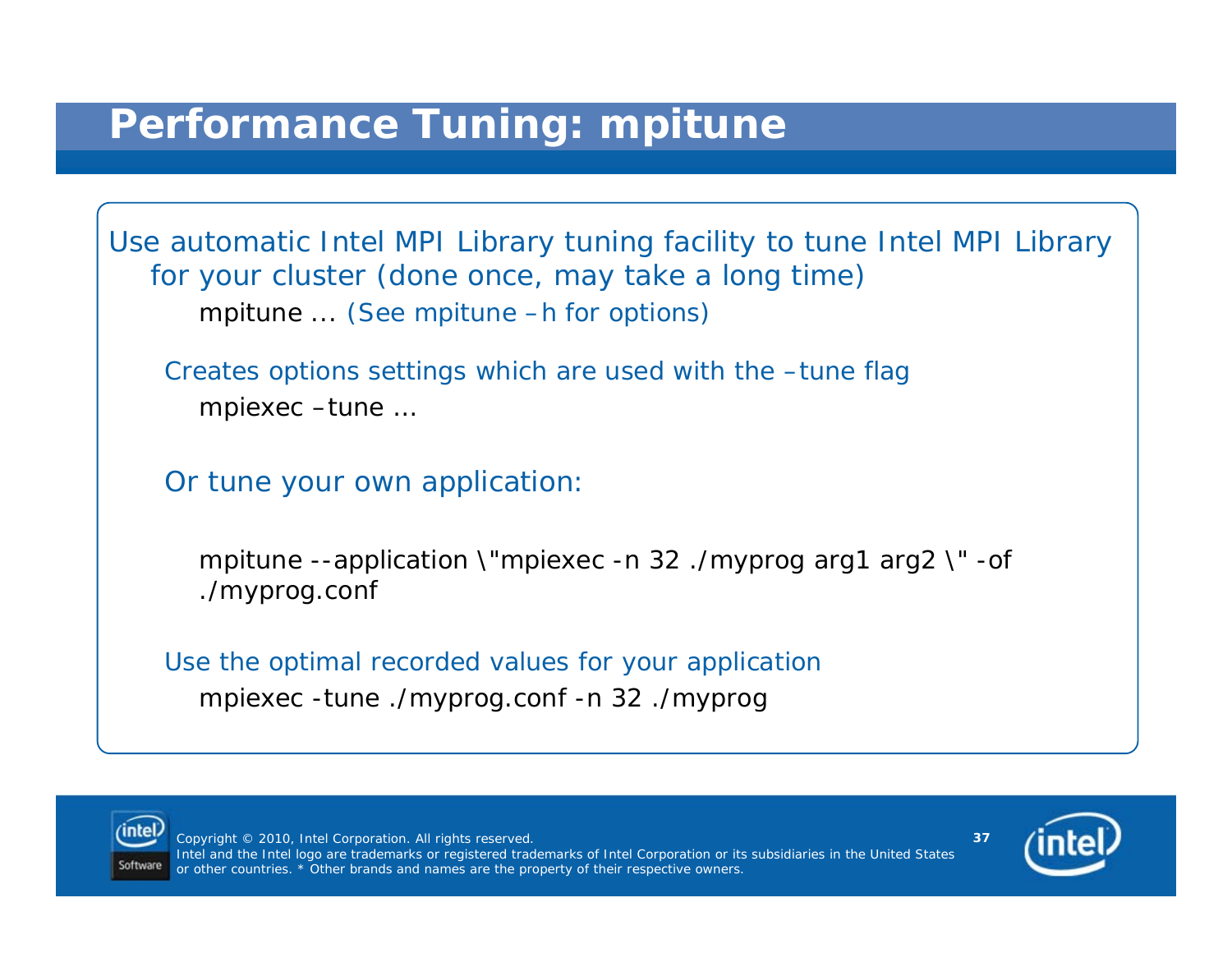### **Summary**



Please read the documentation:

- Getting Started
- Reference Manual
- Release Notes
- $\bullet$ Intel MPI Library Knowledge Base (see [www.intel.com/go/mpi](http://www.intel.com/go/mpi))